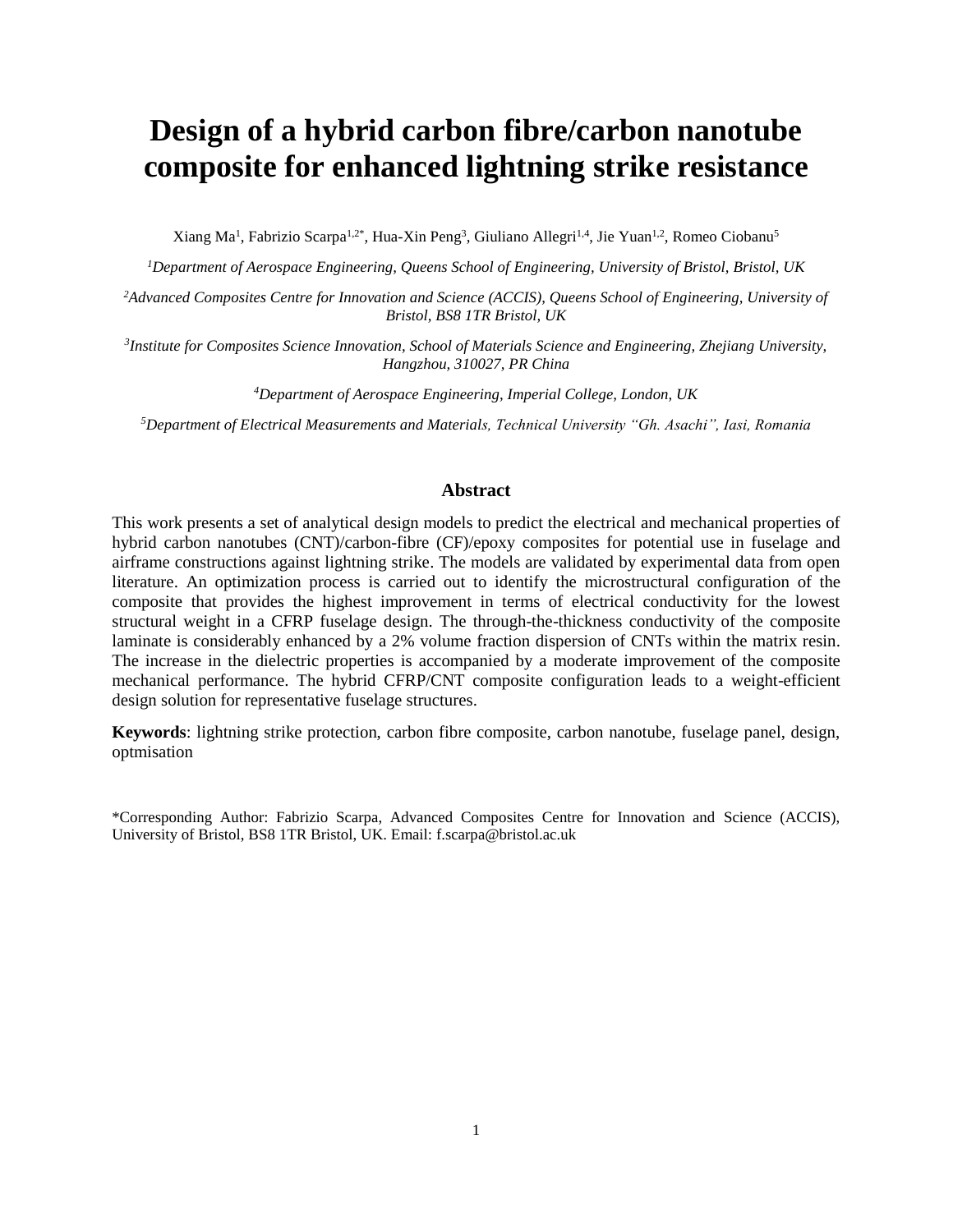### **Nomenclature**

| $\sigma_c$       | Effective conductivity of the nanocomposite $[S/m]$       |
|------------------|-----------------------------------------------------------|
| $\sigma_{\!0}$   | Conductivity of the nanocomposite (base constant) [S/m]   |
| $\,$ o $_{m}$    | Electrical conductivity of the polymer matrix [S/m]       |
| $\sigma_1$       | Axial electrical conductivity of the CNTs [S/m]           |
| $\eta$           | Waviness of the nanotubes                                 |
| $\int$           | Volume fraction of the nanotubes                          |
| $f_c$            | Critical volume fraction of the nanotubes                 |
| $f_{CF}$         | Volume fraction of the carbon fibres                      |
| t                | Constant                                                  |
| $\boldsymbol{p}$ | Aspect ratio of carbon nanotubes                          |
| H(p)             | Principal depolarization factor for the percolation       |
| ξ                | Volume fraction of percolated MWCNts in the nanocomposite |
| $E_L$            | Longitudinal Young's modulus of the nanocomposite [Pa]    |
| $E_T$            | Transverse Young's modulus of the nanocomposite [Pa]      |
| $E_m$            | Young's modulus of the matrix [Pa]                        |
| $E_f$            | Young's modulus of the CNT [Pa]                           |
| $v_{12}$         | Poisson's ratio of the nanocomposite                      |
| X                | Strength of the nanocomposite [Pa]                        |
| $X_f$            | Strength of the nanotube [Pa]                             |
| $X_m$            | Strength of the matrix [Pa]                               |
| $\sigma_{cx}$    | Ultimate strength of the composite [Pa]                   |
| $\hat{\sigma}_m$ | Stress at matrix failure [Pa]                             |
| $f'_{CF}$        | effective fiber volume fraction given as $f_{CF}(1 - P)$  |
| $f_{CF}$         | fiber volume fraction                                     |
| $\boldsymbol{P}$ | degradation parameter ( $0 \le P \le 1$ );                |
| $\sigma_{\!x}$   | Overall conductivity in longitudinal direction [S/m]      |
| L                | Fuselage length                                           |
| A                | Cross-section area of fuselage skin $[m2]$                |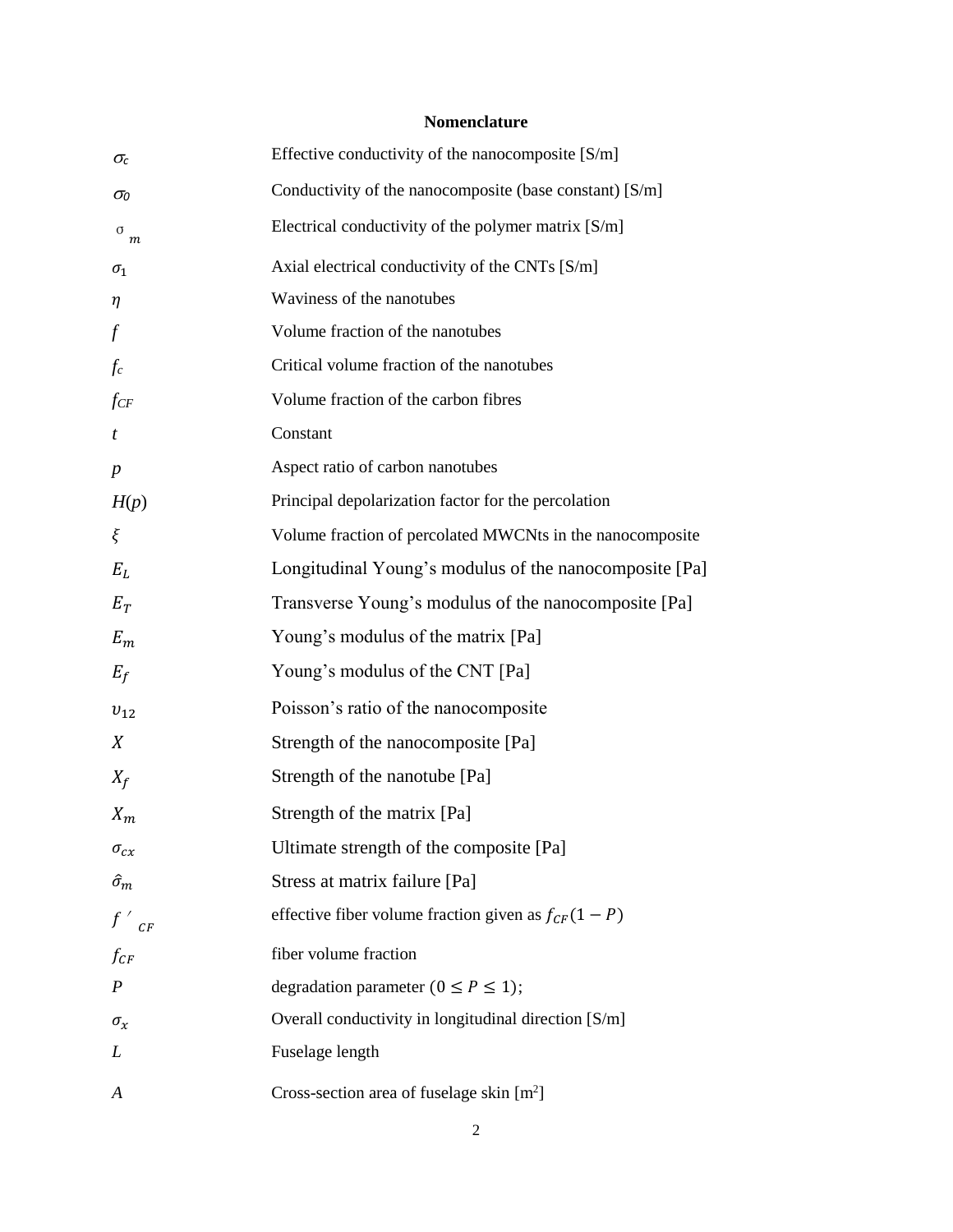| $\mathcal{C}$    | Fuselage circumference [m]                                      |
|------------------|-----------------------------------------------------------------|
| $t_{s}$          | Fuselage skin [m]                                               |
| $t_p$            | Thickness of a single ply [m]                                   |
| $\rho_n$         | Density of the carbon fibres $[kgm-3]$                          |
| $\rho_m$         | Density of the pristine matrix $[kgm3]$                         |
| $\rho_{cn}$      | Density of the carbon nanotubes $\lceil \text{kgm}^{-3} \rceil$ |
| $\boldsymbol{p}$ | Pressurisation (pressure) [Pa]                                  |
| 0bj              | Original objective function                                     |
| $Obj^*$          | Scaled objective function                                       |
| $S_L$            | Lower boundary of design space                                  |
| $S_H$            | Upper boundary of design space                                  |
|                  |                                                                 |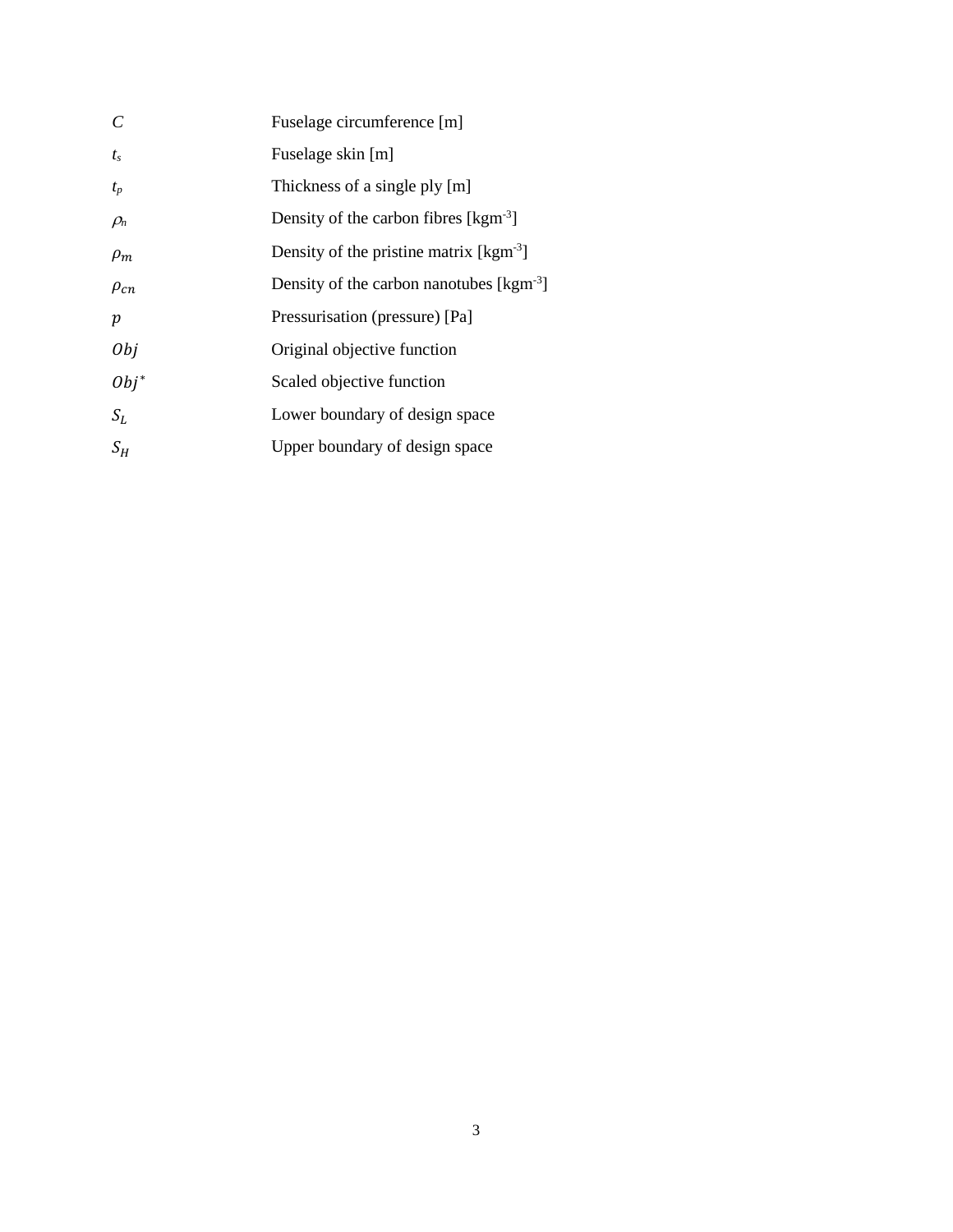#### **I. Introduction**

Protection against lightning strike is a particularly important aspect of modern airframe design. Lightning is caused by the electrical discharge between the cumulonimbus and the ground. Existing studies describe the lightning process via three possible modes of charge transfer [1]: (a) Dart-leader-return-stroke sequences (represented by wave  $\overline{A}$  in [Figure 1\)](#page-5-0), (b) continuing currents (represented by wave  $\overline{B}$  and  $\overline{C}$  in [Figure 1\)](#page-5-0), and (c) M-components (represented by wave D in [Figure 1\)](#page-5-0). Two types of lightning (positive and negative) are observed in nature according to their electric polarisation. The current of a negative lightning is on average between 30 kA and 50 kA [1], while the positive lightning could induce a current as high as 200kA [2]. In spite of the fact that only 10% of a lightning transfers a positive charge [1], a positive lightning strike can have considerably more severe consequences than a negative one. The SAE ARP 5412 code [3] standardizes lightning current waveforms to perform simulations and tests and evaluate the effects of lightning on aircrafts. As it can be observed in [Figure 1,](#page-5-0) the lightning current consists of four components, denoted as A to D. Wave A represents the first return stroke peak of the current during the first  $0.5 \mu s$ . Waveforms B and C represent the current following the first stroke peak, and act as a bridge connecting the wave A and the last waveform D, which represents a subsequent restrike. The amplitudes of waveforms B and C are much lower than those of A and D, although they have a relatively longer duration (up to 1 second). All the essential characteristics of the current waveforms are summarized in [Table 1.](#page-5-1) Lightning currents are usually expressed in exponential forms for some modelling and design purposes.

Metal airframes of typical civil aircraft act as Faraday cages, therefore protecting the aircraft systems, the crew and the passengers against lightning strike. Carbon fibre reinforced plastics (CFRP) is one of the most popular class of materials for modern composite aircrafts, and the use of CFRP in airframes has led to significant weight saving. However, protection against lighting strike represents a considerable issue for the successful implementation of composite-based airframe constructions [4], because both CFRPs and the paint at the surface are non-conductive, therefore a composite airframe does not behave as a Faraday cage anymore [5]. State-of-the-art protection technologies against lightning strike include the integration of copper meshes within the CFRP structures and the use of conductive coatings. Conductive metal material may be added either between composite laminates, or to the surface of the airframe skin [6]. The use of embedding metal meshes or metal additives provide an adequate lightning strike protection to CFRP structures but also have significant drawbacks, such as an increase in structural weight and a general decrease of the mechanical properties versus the ones of the pristine composite material configuration, in particular for the interlaminar strength [6]. For a typical civil aircraft design the use of a surface copper mesh would imply the increase of the total mass of the plane by a couple hundred of kilograms on average. Thermal residual stresses between the copper wires and the CFRP plies also reduce the fatigue endurance of composites [3, 7]. It is clear that a significant increase of the conductivity of CFRPs would enable a significant reduction of the weight of the embedded conductive meshes and the coating.

Carbon nanotubes (CNT) exhibit an excellent range of multiphysics properties both in terms of electrical conductivity and mechanical stiffness, with current density around of 109A/cm<sup>2</sup> and Young's modulus between 1.0 TPa and 1.4TPa [8]. The use of CNTs dispersed in thermoset resins to improve stiffness, strength and dielectric properties has been evaluated by a considerable number of researchers [9] . Recently, Lockheed Martin has also started to introduce a CNT-reinforced thermoset matrix to produce the F-35 wingtip fairings [10] , and paints based either on epoxy or thermoplastic resin with CNTs have been patented for lightning strike protection in aircraft [11]. CNT-reinforced nanocomposites also show a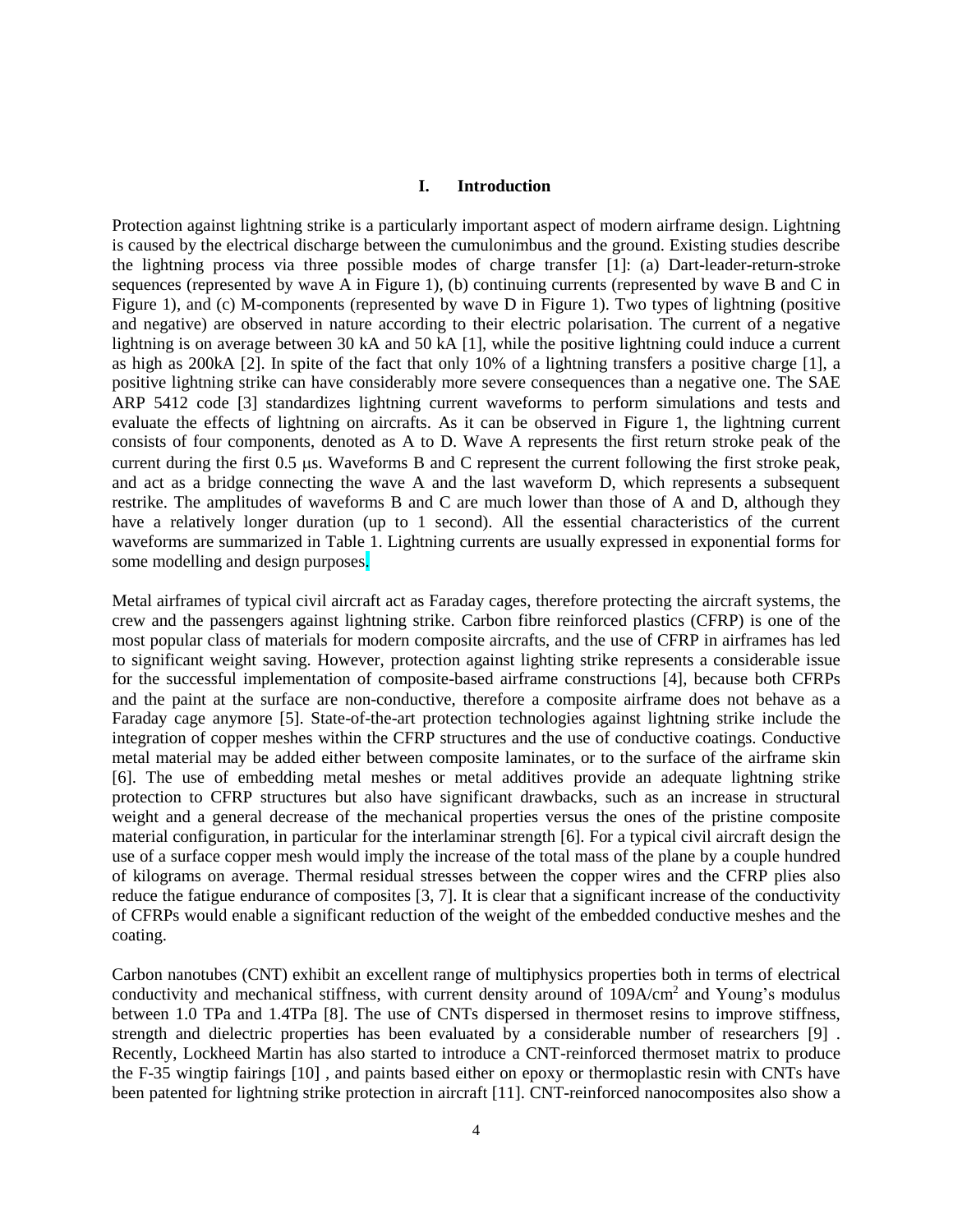strain-dependent loss factor under harmonic loading and their use as a possible surrogate to constrained layer damping treatments in surface controls of business-type aircrafts has been evaluated by some of the Authors [12].

This paper describes the development of a methodology within a multiobjective optimisation framework to perform the preliminary design of laminates with carbon-nanotube doped resin for their use in composite fuselage applications. The design is performed to identify the content of nanotubes, carbon fibre, number of plies and ply thickness to maximise the in-plane and through-the-thickness electric resistance of the panel and minimise the surface mass. The aircraft fuselage is represented by a simplified cylindrical model to calculate both the resistance and the hoop and longitudinal stresses, the latter being used to verify mechanical stiffness and failure requirements.

The current design philosophy to preserve the in-service structural integrity of aerospace composites is based on a "damage tolerant" approach. This is underpinned by a "no growth" requirement for delaminations [13]. Hence, strains must be low enough to avoid propagation of barely visible damage for the entire service life of a composite airframe. A representative limit of the in-plane principal strain for "no growth" is 4000 με at ultimate load, i.e. 2700 με at limit load [13]. These values are dictated by the post-impact or "notched" material properties of composites, such as compression after impact (CAI) and open-hole tension/compression. The "no growth" design approach is substantiated by extensive experimental characterisations carried out according to the "pyramid of testing" approach [13]. The adoption of the "no growth" criterion is due to the uncertainties associated with the static, fatigue and impact behaviour of FRPs, particularly in presence of variable temperature and moisture content. However, "no growth" strain limits correspond to less than a third of the pristine static strength of FRPs [14]. The effect of fatigue on the in-plane strength of FRPs is much less significant than for alloys, also in presence of stress concentrations [13].

In the proposed design methodology a linear electric conductance model approximates the in-plane and through-the-thickness resistance. Modelling the effect of lightning strike on composite structures requires in general to solve a complex electrical-thermal problem [15]. The low through-thickness conductivity of fibre-reinforced polymers subject to lightning strike induces localized heating due to eddy currents. The amount of heating is sufficient for the pyrolysis of the composite to take place. This phenomenon is further exacerbated by the presence of shock waves having magnitude in the order to tens of MPa, which promote the onset and propagation of delaminations. Pyrolysis may cause localized puncture of the composite structures, which, in the case of a fuselage, may lead to catastrophic decompression. Capturing the complex physics associated with the impingement of lightning strikes on composite structures and the associated thermo-electro-mechanical interactions is beyond the scope of this paper. Here, the conductivity of the material is used as a proxy for evaluating the improvement of lightning strike resistance, under the assumption that the Joule heating due to eddy currents governs the resulting damage in the composite material.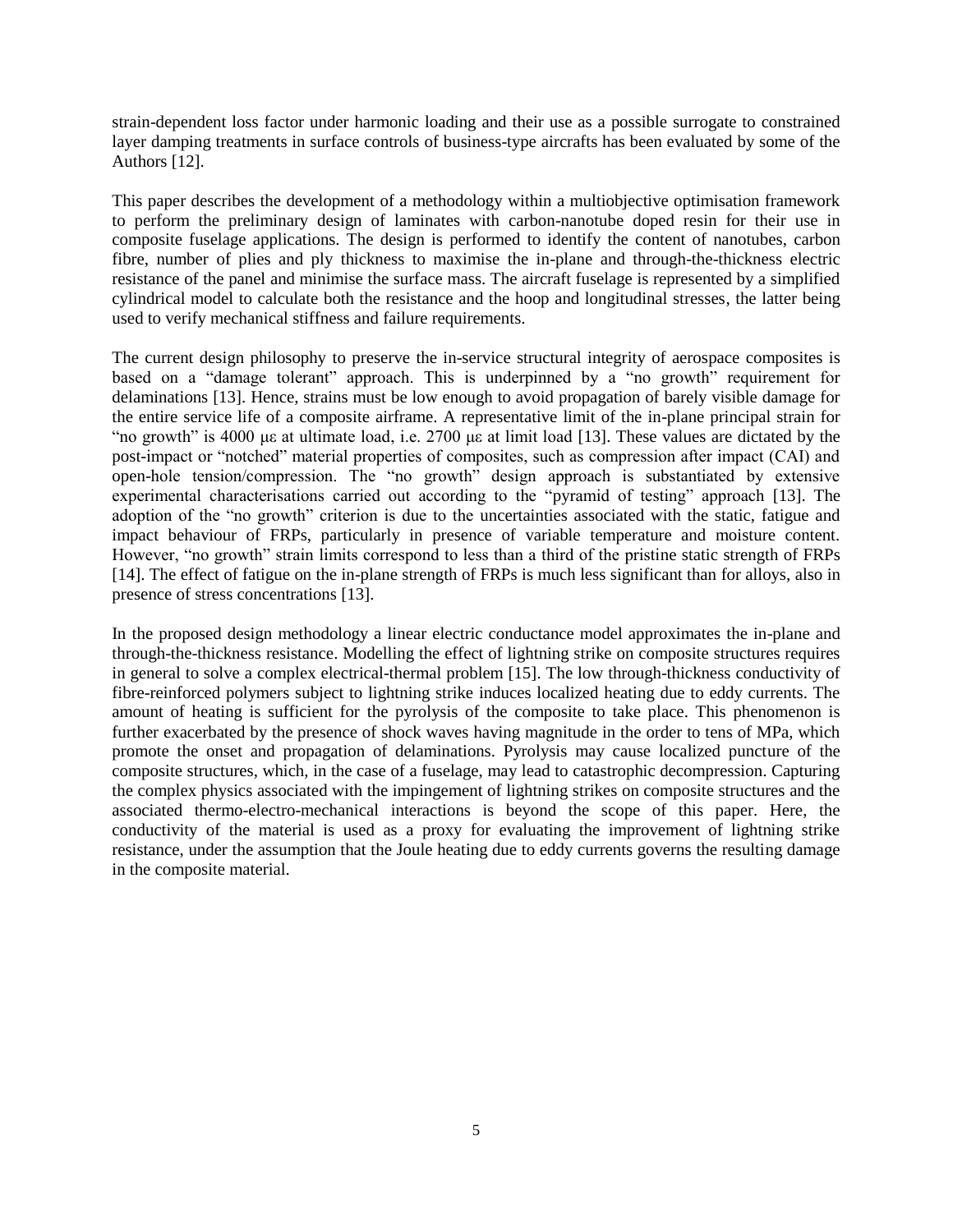

**Figure 1 Simulated lightning current waveform recommended by SAE [16]**

<span id="page-5-1"></span><span id="page-5-0"></span>

|                                             |          |                                            | o<br>$\mathbf{\sigma}$ |                       |                                            |
|---------------------------------------------|----------|--------------------------------------------|------------------------|-----------------------|--------------------------------------------|
| Wave                                        |          | $\overline{A}$                             | B                      | $\mathcal{C}_{0}^{0}$ | D                                          |
| Components                                  |          |                                            |                        |                       |                                            |
| Peak Amplitude                              |          | $200kA(\pm 10\%)$                          | $2kA(\pm 10\%)$        | 200A                  | $100kA(\pm 10\%)$                          |
| <b>Action Integral</b><br>$(\int i^2(t)dt)$ |          | $2\times10^6A^2s$                          |                        |                       | $0.25\times10^6A^2s$                       |
| Peak Rate of Rise                           |          | $1\times10^{11}$ A/s                       |                        |                       | $0.5 \times 10^{11}$ A/s                   |
| Duration                                    |          | $\leq 500$ µs                              | $\leq$ 5ms             | $\approx$ 1 sec       | $\leq 500 \text{ }\mu \text{ s}$           |
|                                             | i(t)     | $i(t) = I_0(e^{-\alpha t} - e^{-\beta t})$ |                        | $200$ (const.)        | $i(t) = I_0(e^{-\alpha t} - e^{-\beta t})$ |
| Analytica                                   | $I_0$    | 223,000(A)                                 | 11,300(A)              |                       | 130,000(A)                                 |
| 1 model                                     | $\alpha$ | $11,000(s^{-1})$                           | $700(s^{-1})$          |                       | $27,500(s^{-1})$                           |
|                                             | β        | $460,000(s^{-1})$                          | $2000(s^{-1})$         |                       | $415,000(s^{-1})$                          |
|                                             |          |                                            |                        |                       |                                            |

**Table 1 Parameters for lightning current waveform [17]**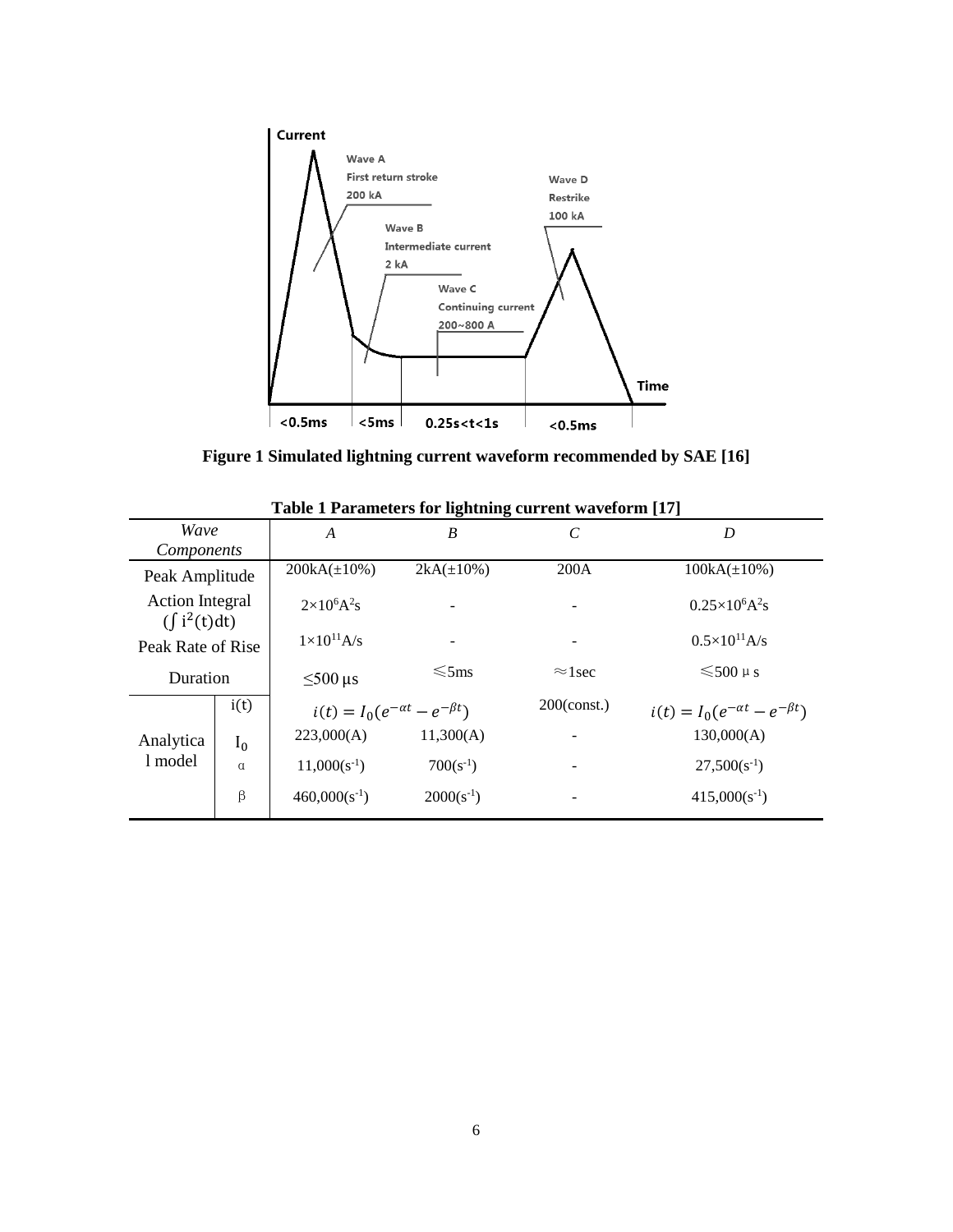#### **II. Materials and models**

#### **Constituents of the nanotube composite**

<span id="page-6-0"></span>Two types of carbon nanotubes are considered in this study [\(Table 2\)](#page-6-0), namely single- and multi-walled. Single-walled nanotubes possess both higher stiffness and electrical conductivity, while the multi-walled nanotubes (MWCNTs) have a significantly lower cost compared to SWCNTs (about 1/200). In view of a potential industrial-scale use and in order to reduce the capital costs involved, multi-walled nanotubes are considered in this work.

| <b>CNT</b> species               | <b>SWNT</b>                         | <i>MWNT</i>                                |
|----------------------------------|-------------------------------------|--------------------------------------------|
| Density $(kg/m^3)$               | $140*$                              | 280*                                       |
| Inner Diameter (nm)              | $0.8 - 1.6*$                        | $5 - 10*$                                  |
| Outer diameter (nm)              | $1 - 2^*$                           | $20 - 30*$                                 |
| Length $(\mu m)$                 | $3 - 30*$                           | $3 - 30*$                                  |
| <b>Aspect Ratio</b>              | $100~10,000**$                      | $100~10,000**$                             |
| Tensile Modulus (GPa)            | 1500**                              | 1000**                                     |
| Tensile Strength (GPa)           | $50 - 500$ **                       | $10 - 60**$                                |
| Poisson's ratio                  | $0.34***$                           | $0.2***$                                   |
| Electrical conductivity $(S/m)$  | $1\times10^{5}$ ~ $1\times10^{6**}$ | $5\times10^{4}$ $\sim$ 1 $\times10^{6}$ ** |
| Thermal Conductivity (W/m-<br>K) | $3,000 - 6,000**$                   | $3,000 - 6,000**$                          |
| Price (USD/kg)                   | 25,000*                             | 700*                                       |

**Table 2 Properties of SWNT and MWNT (\*[18]\*\* [19]\*\*\* [20])**

Epoxy ER2074 has been selected as the polymer matrix for the case study, with its typical properties shown in [Table 3](#page-6-1) [21]. The carbon fibres selected are IM7 and T300 [\(Table 4\)](#page-7-0) IM7 has better mechanical properties (modulus and strength) compared to T300, but the opposite is true for the dielectric performance. The thermal conductivity of T300 is about twice that of IM7. The T300 fibre also exhibits a slightly higher specific heat and resistivity. These facts imply that although a T300 composite would experience a lower temperature increase at constant current levels, a larger volume fraction of T300 fibre would be needed to obtain the same stiffness and strength compared to IM7. In this study the IM7 carbon fiber has been chosen because of its current widespread use in the airframe of modern civil airliners (A350XWB and Boeing 787).

<span id="page-6-1"></span>

| Table 3 Properties of epoxy resin [21] |              |  |
|----------------------------------------|--------------|--|
|                                        | Epoxy ER2074 |  |
| Young's modulus (GPa)                  | 3.3          |  |
| Poisson's ratio                        | 0.48         |  |
| Shear modulus (GPa)                    | 1.11         |  |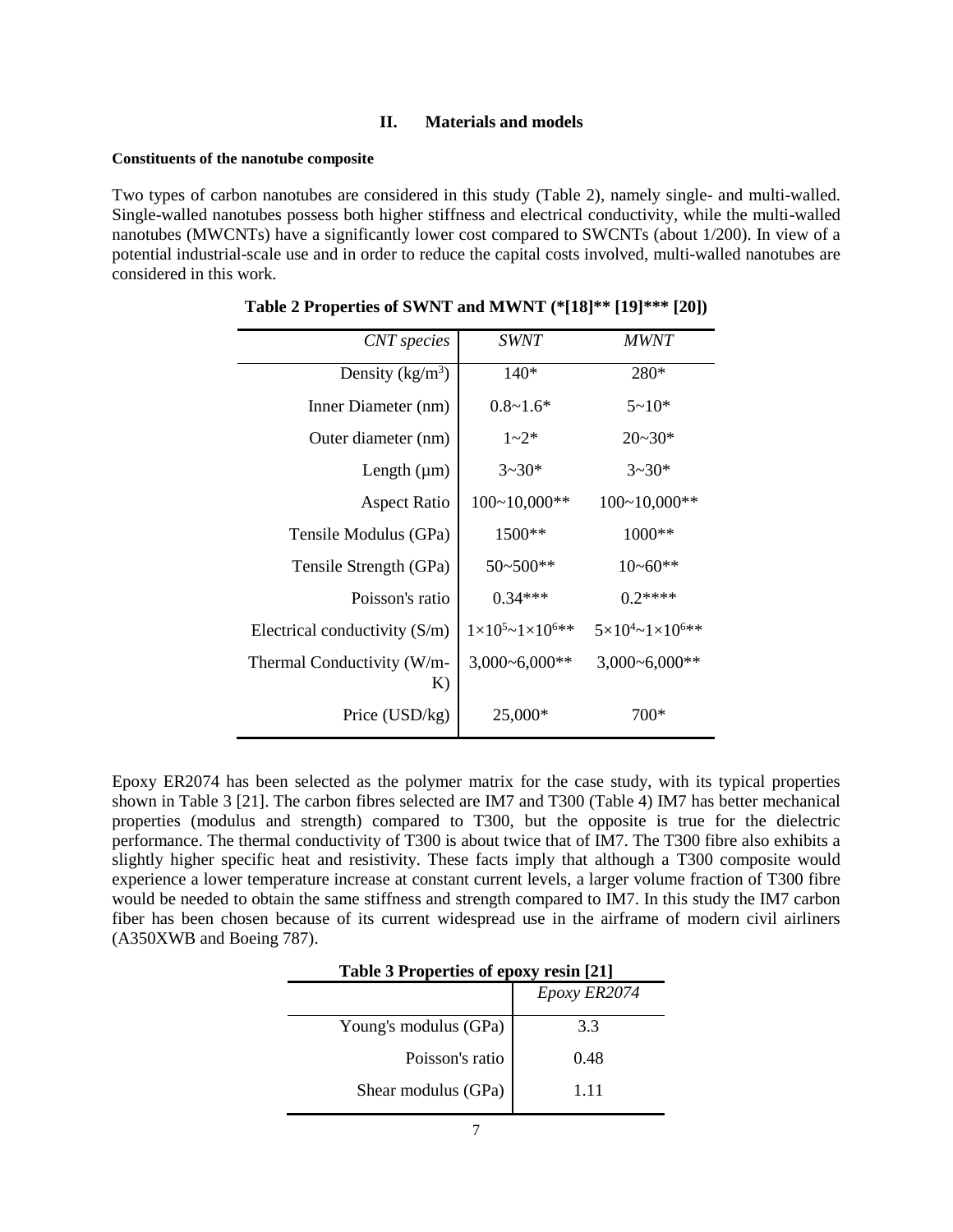| Cured density $(kg/m3)$            | 2090                |
|------------------------------------|---------------------|
| Volume resistivity ( $\Omega$ -cm) | $1 \times 10^{15}$  |
| Electrical conductivity $(S/m)$    | $1 \times 10^{-13}$ |
| Tensile strength (MPa)             | 72                  |
| Strain at break                    | 0.30%               |
| Compressive strength (MPa)         | 102                 |
| shear strength (MPa)               | 34                  |
| specific heat $@$ 297K (J/kg-<br>Κ | $1.08E + 03$        |

<span id="page-7-0"></span>

| <b>Lable + Liberal lies of call both liber candidates</b> $[22, 25]$ |                      |                               |  |  |
|----------------------------------------------------------------------|----------------------|-------------------------------|--|--|
| <b>Carbon</b> fiber tow                                              | <b>HexTow IM7</b>    | <b>TORAYCA</b><br><b>T300</b> |  |  |
| Density $(kg/m^3)$                                                   | 1770                 | 1760                          |  |  |
| Tensile modulus (GPa)                                                | 270                  | 230                           |  |  |
| Poisson's ratio                                                      | 0.3                  | 0.3                           |  |  |
| Shear modulus (GPa)                                                  | 5                    | 5                             |  |  |
| Tensile strength (MPa)                                               | 5670                 | 3530                          |  |  |
| Shear strength (MPa)                                                 | 36                   |                               |  |  |
| Failure elongation                                                   | 1.80%                | 1.50%                         |  |  |
| Electrical resistivity ( $\Omega$ /cm)                               | $1.5 \times 10^{-3}$ | $1.7\times10^{-3}$            |  |  |
| Thermal conductivity (W/m                                            | 5.40                 | 10.64                         |  |  |
|                                                                      |                      |                               |  |  |
| Specific heat $(J/kg K)$                                             | 710                  | 795                           |  |  |

**Table 4 Properties of carbon fiber candidates [22, 23]**

#### **Dielectric models of the equivalent matrix**

A self-consistent scheme [24] is used to predict the effective properties of the CF/CNT/polymer laminate. This scheme is based on a three-phase model, in which a single type inclusion is firstly embedded in the finite matrix material region, then the other phase is integrated into this effective matrix by using existing rules of mixtures. The model can be adopted by assuming that the carbon fibres are in a woven topology and they are cured into an effective continuum polymer matrix with the CNT dispersions. This assumption is reasonable because the dimensions of the carbon nanotubes are several orders of magnitude smaller than the carbon fibres. The CNTs are also assumed to be uniformly distributed within the polymer matrix. Using this analytical multiscale approach, the number of phases in the final composite is reduced to two, thus leading to a simplified model. The input variables of the model include the volume fractions of all the constituents, their multiphysics characteristics (electrical and mechanical properties), and the thicknesses and stacking sequence of the resulting laminate. The model is able to predict the electrical and mechanical properties of the resulting system, including the electrical conductivity in three dimensions and the mechanical strength and stiffness.

The mechanical properties of the effective matrix (epoxy/carbon nanotubes) are evaluated in this work using different homogenization theories. The weight fraction of the nanotubes is constrained to be lower than a maximum threshold, to avoid increased viscosity and clustering of the nanoparticles. The percolation of the carbon nanotubes is an essential aspect determing the conductivity of the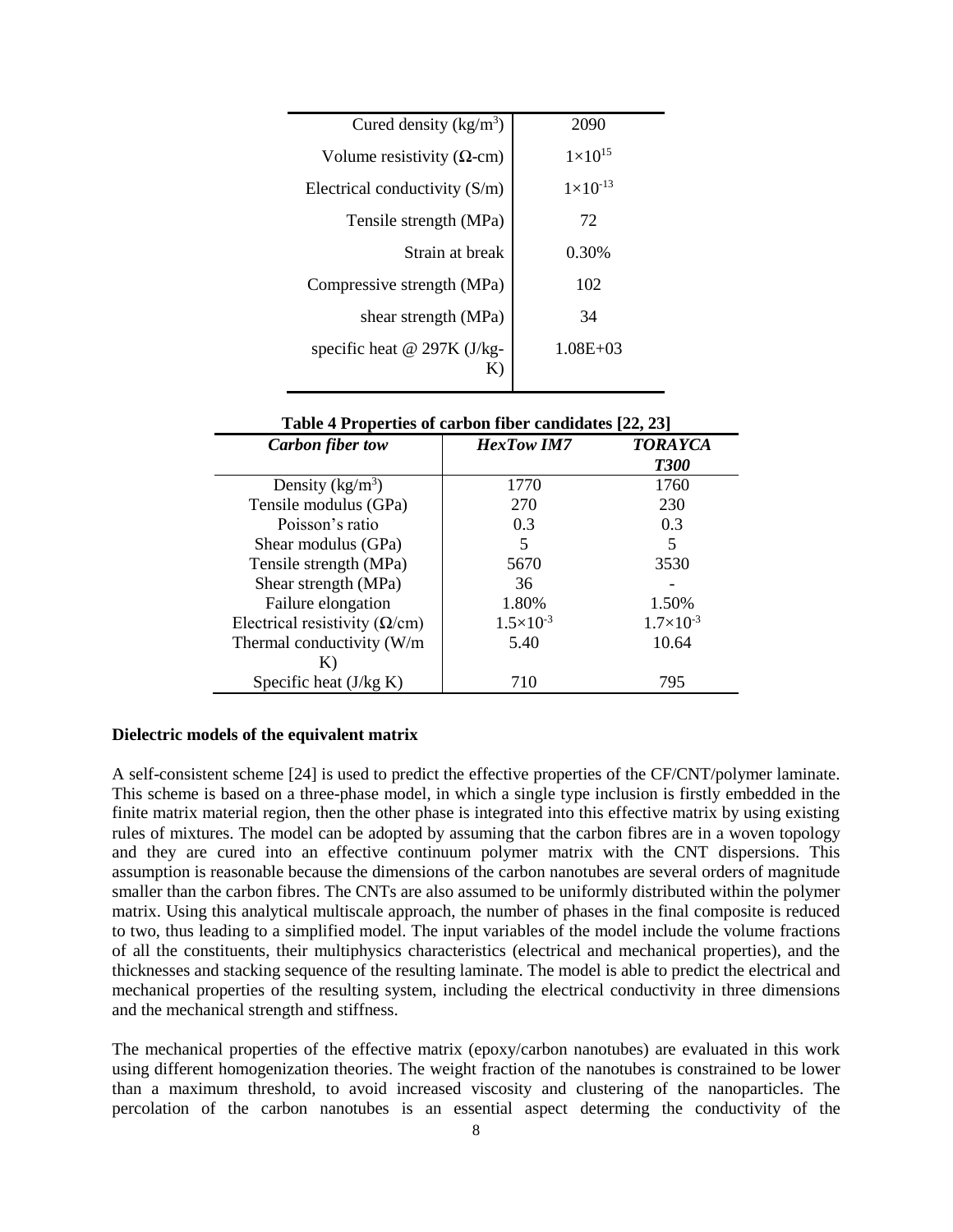nanocomposites. Existing studies have investigated the percolation in conductive and semi-conductive composites [25, 26]. In a system which is constituted of conductive and nonconductive materials, when the loading of the conductive material reaches some threshold (percolation limit), the conductivity of the whole system will increase dramatically by several order of magnitude, due to the formation of conductive networks [26]. Two models to predict the effective conductivity of the carbon nanocomposite are here considered. The first is a power law, which is the most widely applied scheme in the open literature and fits well experimental data [27-29]. The second approach is the analytical model proposed by Deng and Zheng [30], which takes into account geometric parameters including the aspect ratio and the waviness of the nanotubes. The two models are recalled in Appendix A.

Several data sets about the electrical conductivities of MWNT/nonconductive matrix composites have been collected from open literature and plotted in Figure 2, in order to identify average values of the exponent of the power law and the reference conductivity  $\sigma_0$ . Apart from the data set #2, it is apparent that the percolation thresholds are around a 0.7 vol% value. Below this volume fraction, the conductivity of the MWNT composite is less than  $10^{-10}$ S/m. Above this percolation level, the conductivity increases up to 10 orders of magnitude. A least squares fit of the power law to the observed data provides a value of  $\sigma_0 = 1000$  S/m and  $t = 2$  have been found to give a relatively typical trend of the observed data. In practice, the percolation threshold depends upon several other factors, including geometry, the processing methods and the matrices used [31]. The orientation of nanotubes also has significant effects, as shown by the data set #2 for an aligned MWNT/epoxy composite.



**Figure 2 Data sets of MWNT composite conductivity and fitted prediction by power law**

*Note: Data set 1: random MWNT/epoxy [32]; Data set 2: aligned MWNT/epoxy [29]; Data set 3: MWNT/alumina[33]; Data set 4: MWNT/poly(ethylene terephthalate) [28]; Data set 5: MWNT/polycarbonate [34].*

The Deng and Zhang model (see Appendix A) includes a polarization function  $H(p)$ , intrinsically determined by  $p$ . Therefore, the critical volume fraction is also a function of  $p$ , as shown by the curve "Prediction 1" in Figure 3. If the aspect ratio of the MWNTs is about 50, the percolation threshold is predicted to be 0.94vol%, which is slightly higher than the value identified by the experimental data sets (see Figure 2). Another simpler prediction of the percolation threshold is given in [35], where a simple exponential relationship between the critical volume fraction and the CNT aspect ratio as been assumed, namely  $f_c = p^{-1.1 \pm 0.03}$  (see "Prediction 2" in Figure 3). However, for MWNTs with aspect ratio of 50,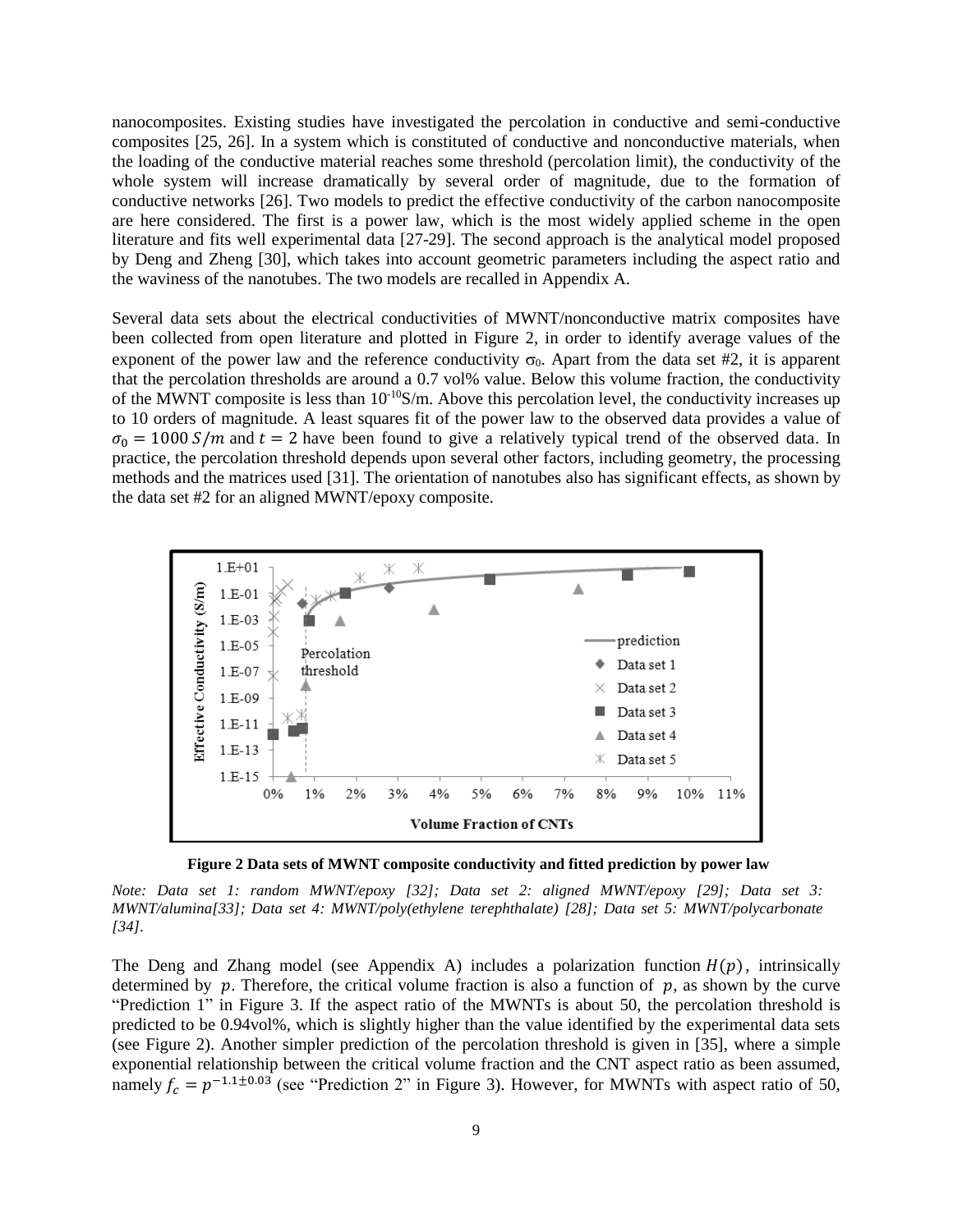this percolation threshold model yields a critical volume fraction of 1.35%, which is even higher than that predicted using the first method and almost double the experimental value.



**Figure 3 Percolation prediction for nanocomposites versus the CNT aspect ratio**

At volume fractions below the threshold  $f_c$ , the matrix dominates the conductivity of the composite, due to the low contact density among nanoparticles. For randomly oriented MWNTs, the effective electrical conductivity of the composite  $(\sigma_e)$  is given by [30]:

$$
\sigma_e = \sigma_m + \frac{\eta f/3}{\frac{1}{\eta \sigma_1} + \frac{H}{\sigma_m}},\tag{1}
$$

For randomly oriented CNTs, the transverse conductivity can be neglected because it is two to three orders of magnitude lower than the axial one [36]. The waviness  $\eta$  of the CNTs is calculated by taking the ratio between the straight-line distance between two ends and the length of the nanotube itself. An average value of 0.8 is taken for  $\eta$  in this study [30]. Theoretically, the percentage  $\xi$  of the percolated MWNTs depends on the CNT length and aspect ratio. However, it can be assumed that  $\xi$  is proportional to  $\sqrt[3]{f}$  (average measure of the nanoparticle separation [30]):

$$
\xi = \frac{\sqrt[3]{f} - \sqrt[3]{f_c}}{1 - \sqrt[3]{f_c}} \quad (f_c \le f < 1). \tag{2}
$$

For volume fractions above the percolation limit, the effective electrical conductivity of the composite is provided by both the un-percolated and percolated nanotubes (second and third terms of Eq. (3), respectively [30]):

$$
\sigma_e = \sigma_m + \frac{(1-\xi_p)\eta f}{3\left(\eta \sigma_1 + \frac{H(\eta p)}{\sigma_m}\right)} + \frac{1}{3}\xi_p \hat{\eta}^2 f \sigma_1 , \qquad (3)
$$

Eqs. (A1-A3) and (1-3) describe the entire analytical approach to predict the effective conductivity of randomly oriented CNT/polymer composites for volume fractions of reinforcement up to 10% [30]. Figure 4 shows the predicted results compared with the experimental ones from [27, 33, 37, 38]. It demonstrates that the model is in reasonable agreement with experiments carried out on PPE-SWNTs/polycarbonate and SWNTs/polyimide CP2 composites. At low CNT concentrations the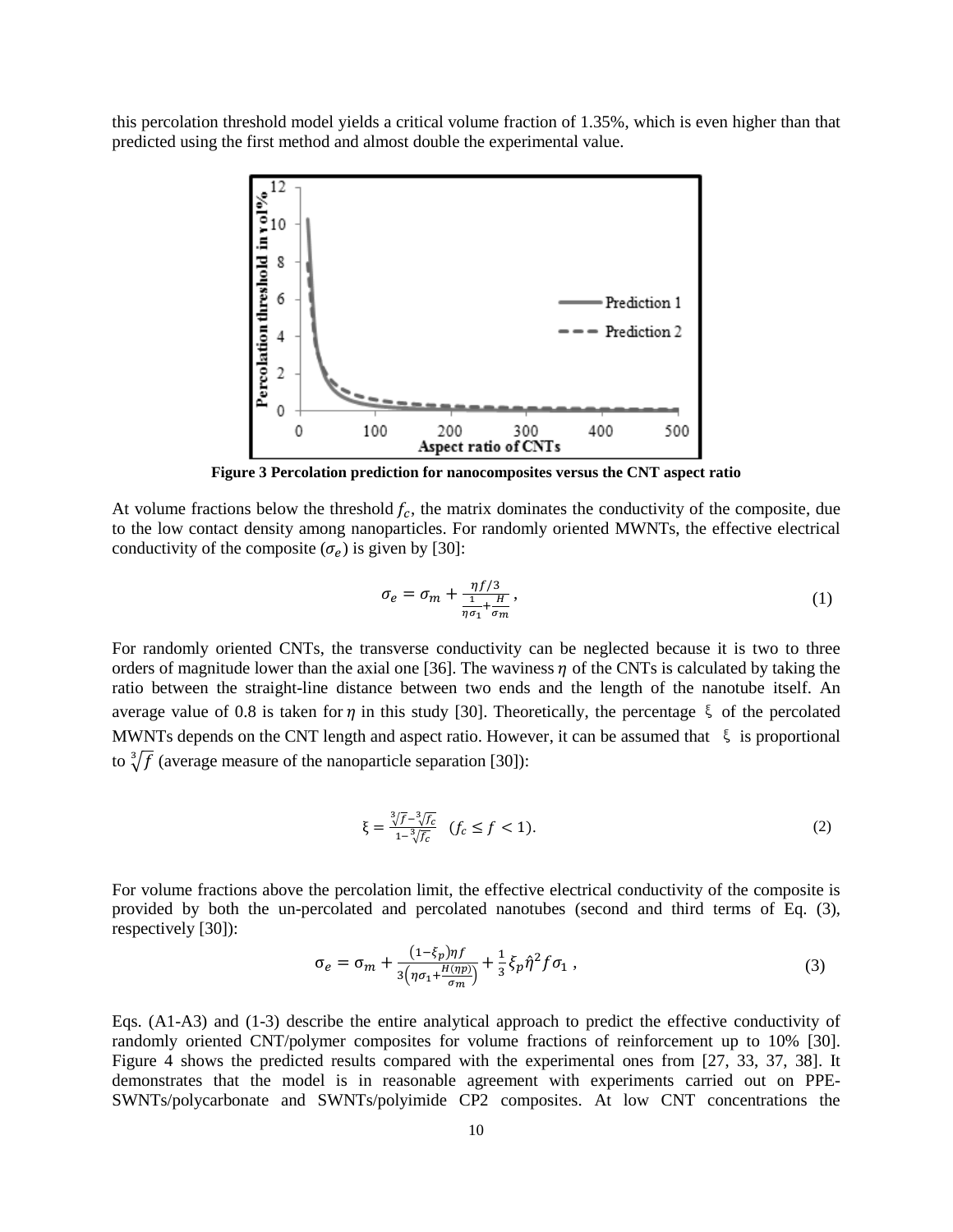conductivity of the composite is that of the matrix, i.e. usually below  $10^{-12}S/m$ . Significant increases of the conductivity close to the percolation limits can be observed, followed by an asymptotic approach towards a constant dielectric behaviour. The effective conductivity tends to plateau above a 5% volume fraction. This can be explained by the saturation of the conductive network within the matrix. For MWNTs/alumina, the model provides a good comparison with experimental data at high CNT concentrations, but fails to predict the percolation behaviour of MWNTs/alumina and SWNTs/PMMA at low CNT dispersions. A likely reason for this discrepancy is the uncertainty associated to the effective aspect ratio of the nanotubes. In the reminder of this work, the electrical properties of the composite will be estimated by Eqs. (A2-A3) and (1-3). The percolation threshold is set at 0.7vol%, i.e. the value suggested by both experimental data and the power law model.

![](_page_10_Figure_1.jpeg)

**Figure 4 Data sets of CNT composite conductivities and fitted prediction by analytical model [30]**

#### **Mechanical stiffness and strength of the equivalent matrix material**

The following assumptions are made for the analytical model that describes the mechanical properties of the equivalent matrix:

- a) There is perfect bonding between the matrix and the nano inclusions;
- b) The matrix is isotropic in nature and perfectly cured, with no void being present;
- c) The matrix and the carbon nanotubes share the same experience the same strain level;
- d) The carbon nanotubes are uniformly dispersed within the matrix, resulting in an isotropic nanocomposite.

Several homogenization models are available in open literature to predict the effective mechanical properties of nanocomposites with randomly distributed nanofillers (see Appendix B for the associated analytical expressions). The simplest one is the Voigt-Reuss model (basic rule of mixtures), which gives the upper and lower modulus boundaries with nanotubes being all aligned either along the load direction  $(E_L)$ , or orthogonally to the load (transverse direction)  $(E_T)$  [39]. Hashin-Shritkman bounds assume that the nanocomposite is isotropic and quasi-homogeneous, and allow calculating limits for the shear modulus and bulk modulus of the nanocomposite [39]. The shear lag model combines the rule of mixtures with the Cox's model to predict the interfacial shear strength and the progressive debonding of the CNTs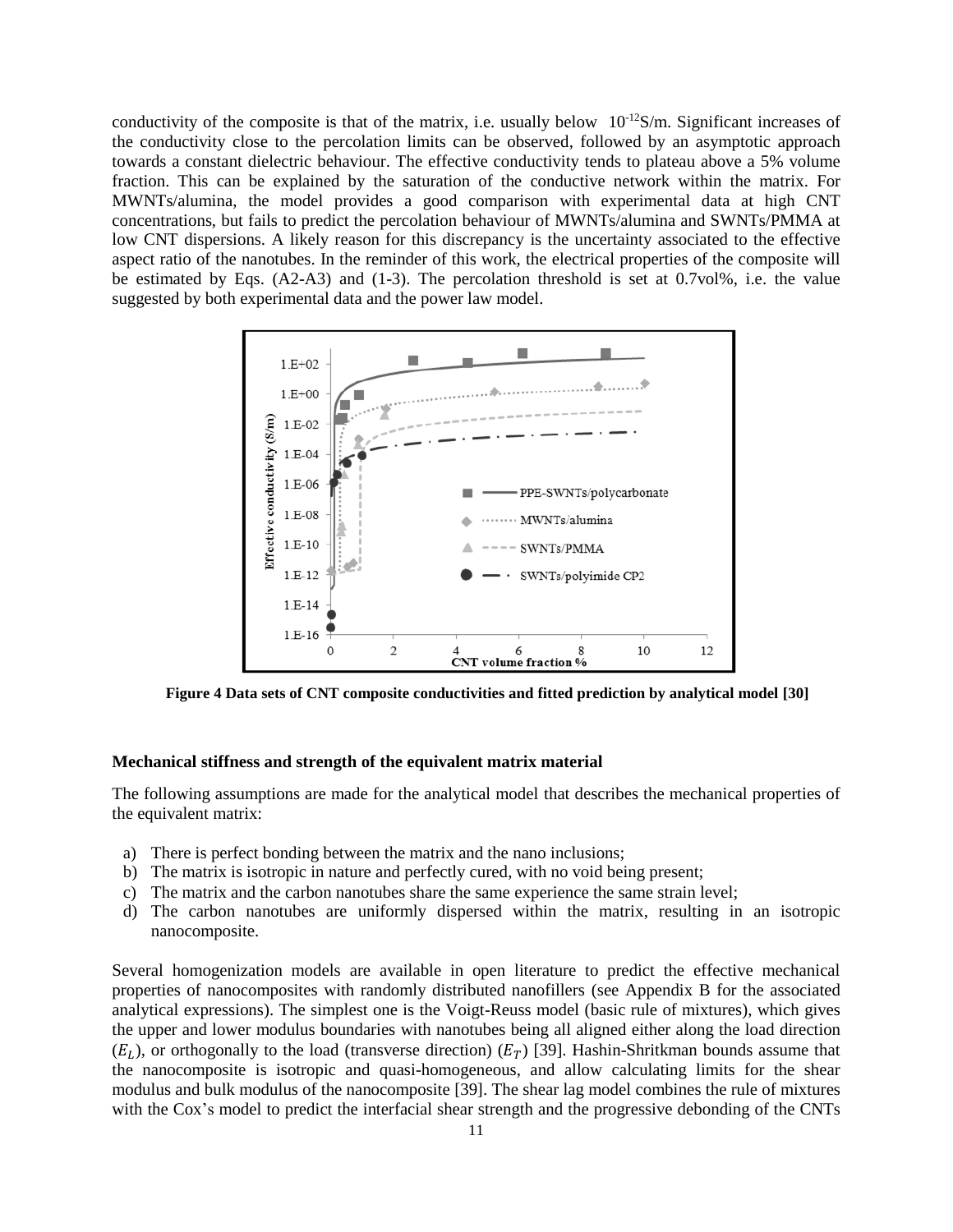from the surrounding matrix under tensile loading. The shear lag models accounts for the geometry of the nanoparticles [40] and it leads to isotropic properties for the nanocomposite material. The Hui-Shia model takes into account the aspect ratio of the CNTs, and it has been successfully extended to predict the overall modulus of composites with fibre-like fillers [39]. The trends of Young's modulus versus the volume fraction of the nanofiller predicted by the analytical models listed above is shown in Figure 5 and compared to experimental data [41-44]. The test data tend to be close to the lower bounds because of the very significant large between the stiffness of the CNTs and that of epoxy matrix. It is worth of notice that the experimental data are related to different sets of polymer matrices. The test data #1 show a tensile modulus that decreases beyond 1.5wt.% CNT, because of the aggregation of the nanofillers [45]. However, it can be observed that the lower bound of the Hui-Shia model fits the two sets of the experimental data with sufficient accuracy. Therefore, the Hui-Shia model will be employed in the rest of the paper for the evaluation of the tensile modulus of the effective nanocomposite matrix.

![](_page_11_Figure_1.jpeg)

**Figure 5 CNT reinforced stiffness of epoxy matrix (experimental and predicted data)**

The Poisson's ratio is of the MWCNTs nanocomposites is assumed to be equal to 0.38 for simplicity [46]. The shear modulus is also considered by assuming the nanocomposite as an equivalent isotropic medium  $(G_{12} = E/2/1 + v_{12})$ . The strength of the CNT composite is predicted by using the rule of mixtures, with a coefficient  $\delta$  accounting the random distribution and orientation of nanotubes:

$$
X = \delta f_n X_n + (1 - f_n) X_m \tag{4}
$$

Here the value of  $\delta = 0.2$  is used as recommended in [47].

#### **Dielectric and mechanical unidirectional ply models**

As carbon fibre are added into the effective matrix, the resulting conductivity is affected by a further percolation effect due to the presence of continuous fibre reinforcement. Below a critical CF volume fraction, the conductivity is still dominated by the effective matrix. However, above this critical value, the overall conductivity increases dramatically. The presence of the CNT reinforcement would reduce the percolation threshold of the carbon fibres in the polymer matrix due to the synergy existing between the CF and the CNT networks [48]. The percolation threshold of carbon fibers in polymer matrix is reported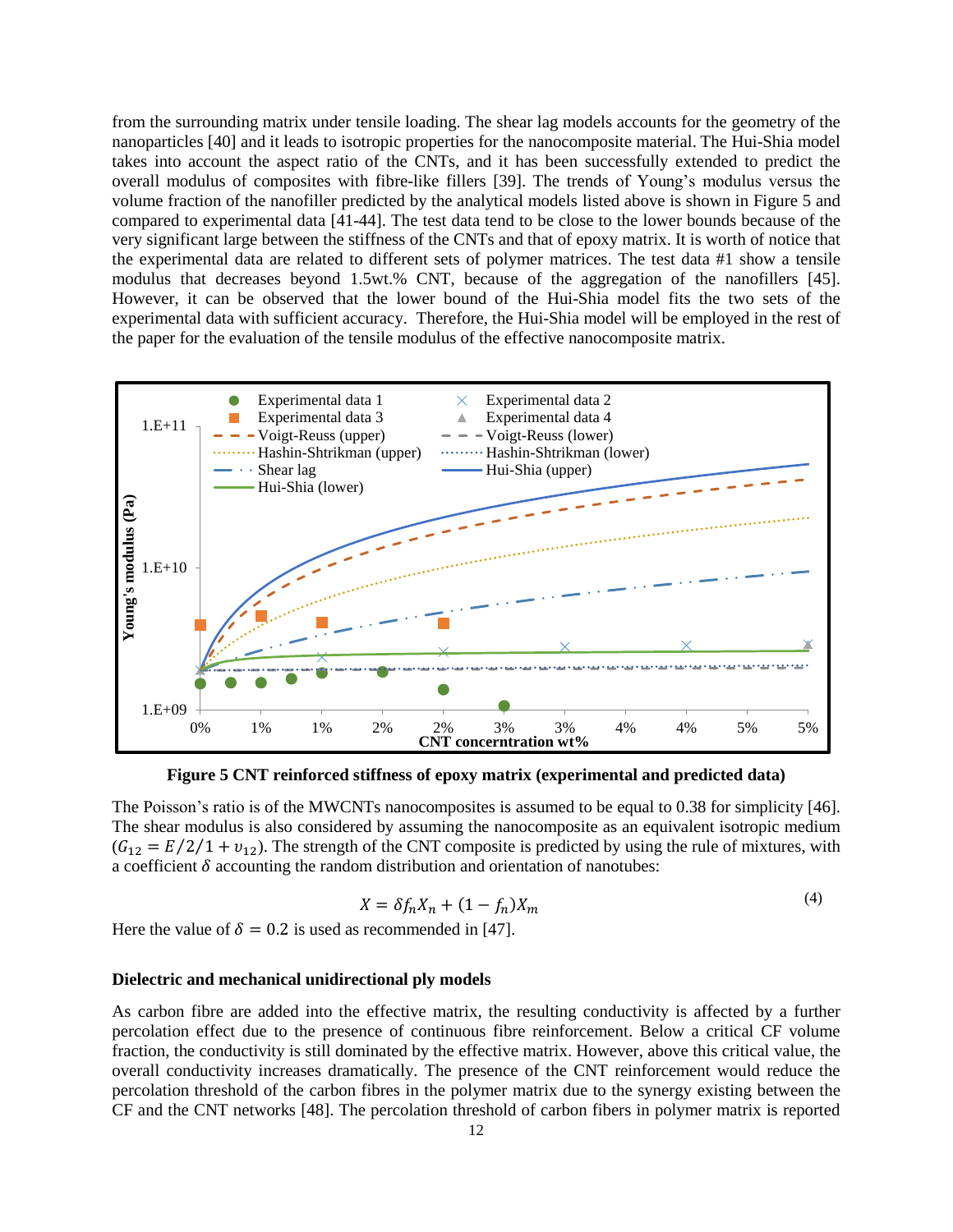to be around  $2.7\text{vol}\% \sim 4.3\text{vol}\%$  [48]. In aerospace applications, the fibre content in CFRP is usually around 40%~70% in volume to ensure adequate strength and stiffness. This fibre content is much higher than the percolation threshold, therefore the in-plane current conduction would be dominated by the carbon fibres, which can be safely assumed to have percolated.

In terms of current conduction, the electrons may travel either along the fibres or through the conductive matrix. Thus the overall resistance of the composite can be obtained from the expression:

$$
\frac{1}{R_C} = \frac{1}{R_{f1}} + \frac{1}{R_{f2}} + \dots + \frac{1}{R_{fn}} + \frac{1}{R_m}
$$
\n(5)

When considering the relation  $R = \frac{l}{l}$  $\frac{1}{A}/\sigma$  in Eq. (5), we obtain after some manipulation:

$$
\sigma_C = \sigma_f \frac{\sum A_{fi}}{A_C} + \sigma_m \frac{A_m}{A_C}
$$
  
=  $\sigma_f f_{CF} + \sigma_m (1 - f_{CF})$  (6)

Eq (6) represents a rule of mixtures. The relation is valid for a composite with a sufficiently highconductivity matrix due to the dispersed CNTs. In the case of an insulating matrix, in which  $\sigma_m \approx 0$ , Eqn(6) reduces to:

$$
\sigma_C \approx f_{CF}\sigma_f \tag{7}
$$

The rule of mixtures is valid when all the fibres are aligned and the dielectric connectivity between fibers along the longitudinal direction is perfect. In an ideal case, all fibres are fully separated by the matrix along the transverse and through-thickness directions. In a non-conductive matrix, the transverse conductivity of the unidirectional lamina ought to be zero, assuming that no contact between parallel fibres exists. In reality random contacts between the fibers are always presents, due to the irregular arrangement of the reinforcement. Tse et al. [49] have developed an analytical model for the transverse conductivity of the unidirectional laminate based on the evaluation of the contact probability. The results from both the analytical model and experiments indicate that the transverse conductivity is in the range of  $10~10^{2}$ S/m, which is roughly three orders of magnitude less than the longitudinal conductivity  $(10^4 \sim 10^5$ S/m) [49]. For composites with cross-ply laminates or quasi-isotropic stacking sequence, the conduction of the current is dominated by plies with fibres aligned along the direction of the electric field. In the present work, the transverse and through-thickness conductivities of the CF/epoxy laminate are assumed to be 1/1000 of the longitudinal one for simplicity. For CF/CNT/epoxy composite the transverse (or through-thickness) conductivity is calculated by placing in parallel the transverse (or throughthickness) conductivity of the CF composite with that of the effective matrix.

The stiffness of the UD ply is calculate using rule of mixture and Halpin-Tsai equations for the longitudinal  $(E<sub>1</sub>)$  and transverse  $(E<sub>2</sub>)$  Young's moduli [47]. A modified rule of mixtures [50] has been used to estimate the ultimate strength of unidirectional CF lamina along the fibres direction. This modification considers the misalignment and irregular distribution of fibres. The ultimate strength of the composite is given by [50]:

$$
\sigma_{cx} = \hat{\sigma}_m (1 - f_{CF}) + \sigma_{CF} f'_{CF}
$$
\n(8)

In  $(8)$  P is related to the microstructure geometry of composite components and follows the empirical relationship with firesr volume fraction as proposed in [50]: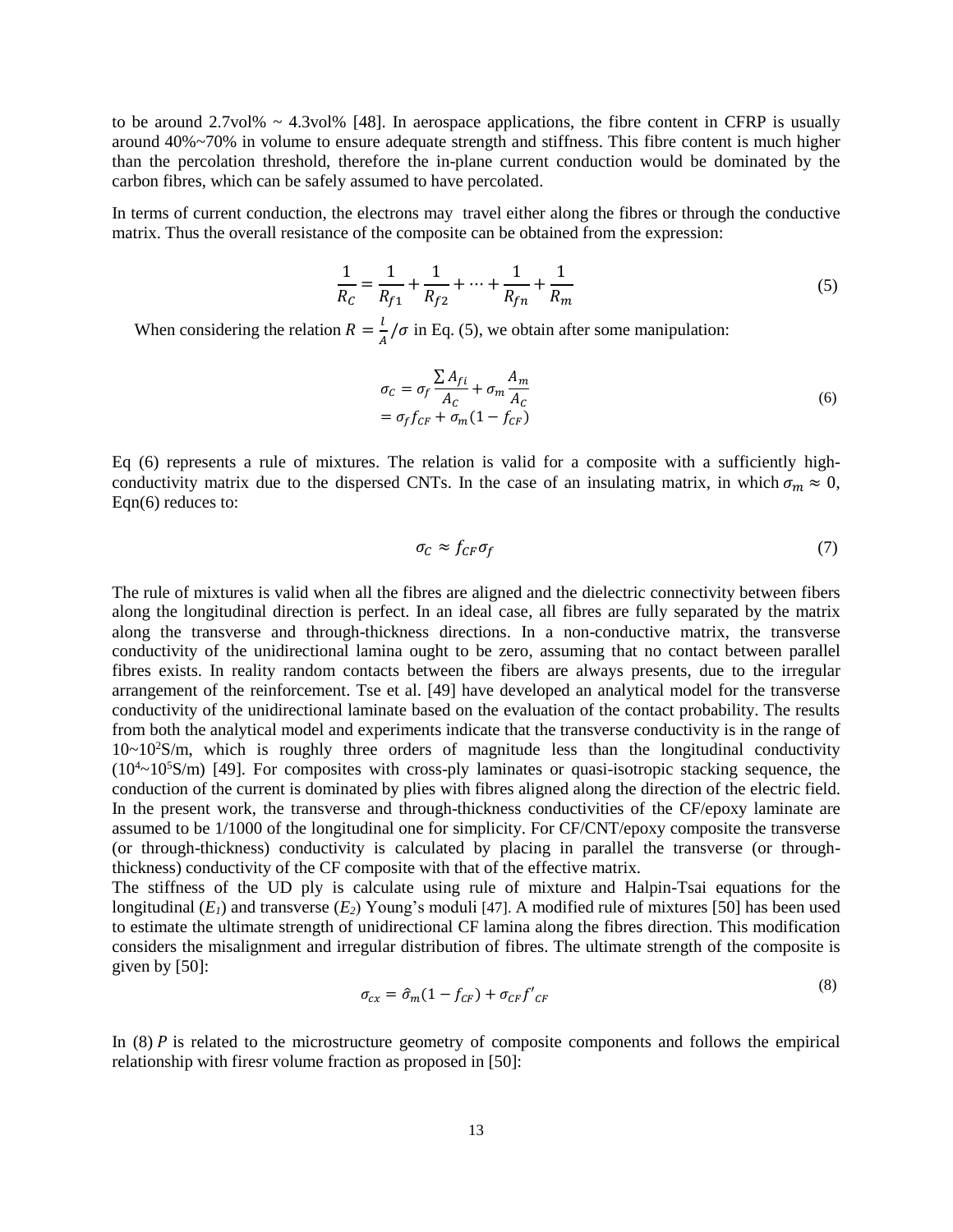$$
P = 0.4333 - 0.4888 f_{CF}, \quad \text{for } f_{CF} < 0.54; \\
P = -0.2629 + 0.8006 f_{CF}, \quad \text{for } f_{CF} \ge 0.54 \tag{9}
$$

The comparison between (8) and experimental data shows good agreement for fibres volume fraction from  $\sim$ 30% to  $\sim$ 70% [50]. The transverse strength can be estimated by considering the fibres as cylindrical holes in the matrix that reduce the load-bearing cross-section [47]:

$$
\sigma_{cy} = \hat{\sigma}_m \left[ 1 - 2 \left( \frac{f_{CF}}{\pi} \right)^{1/2} \right] \tag{10}
$$

The shear strength is simply considered equal to the one of the matrix.

#### **Dielectric and mechanical laminate models**

The homogenized dielectric properties of the composite laminate are calculated with the approach suggested by Chin and Lee **[51]**. Details of the model are described in Appendix D.

![](_page_13_Figure_6.jpeg)

**Figure 6 Through-thickness resistance trend with CNT and CF contents**

One interesting phenomenon has been observed by applying Chin and Lee's model. As it can be observed in Figure 6, with CNTs below 1.2vol% in the matrix, the through-the-thickness resistance of the laminate will decrease with the increase of carbon fibre content. This is because the transverse contact density is increased by higher carbon-fibre volume fractions. At a CNT concentration larger than1.2vol%, the through-thickness resistance will decrease when more carbon fibers are placed into the laminate. This fact can be explained by considering that, for a CNT concentration above the 1.2vol% threshold, the conductivity of the effective matrix exceeds that of the carbon fibre along the transverse direction. Therefore, the increase of carbon fibre content effectively affects the less conductive element in the composite, resulting in a decrease of the overall conductivity along the through-thickness direction.

Classical lamination theory [52] is applied here to estimate the stiffness of the laminate composites. Two typical stacking sequences have been investigated including cross-ply  $[0/90]_{2S}$  and quasi-isotropic  $(0/45/-$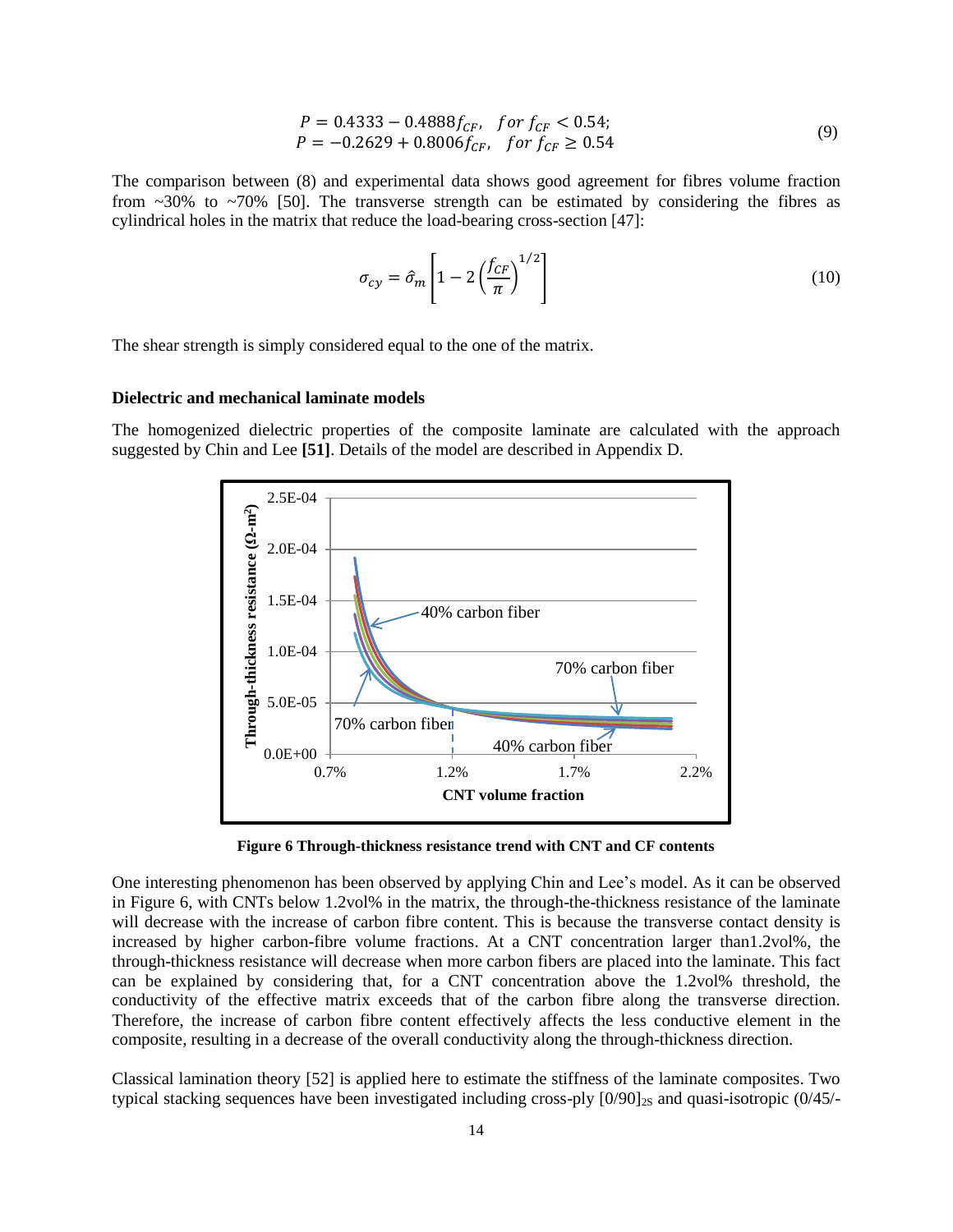<span id="page-14-0"></span>45/90)<sub>S</sub>. Cross-ply laminate gives higher tensile modulus, while quasi-isotropic laminates have the higher shear stiffness [\(Table 5](#page-14-0) and [Table 6\)](#page-14-1). In aerospace structures, the fuselage skin would be under longitudinal and hoop stresses. In rolling manoeuvre the fuselage would be also subject to torsional load which have to be supported by the  $\pm 45^{\circ}$  plies [53]. Therefore, a quasi-isotropic stacking sequence is adopted here.

| Table 5 Elastic variation with CNT content |                       |           |           |                        |  |
|--------------------------------------------|-----------------------|-----------|-----------|------------------------|--|
|                                            | Tensile modulus $E_x$ |           |           | Shear modulus $G_{xy}$ |  |
| CNTs vol.%                                 | cross-ply             | quasi-iso | cross-ply | quasi-iso              |  |
| 0                                          | 75.1                  | 49.4      | 3.92      | 18.1                   |  |
| 0.10                                       | 75.6                  | 53.4      | 4.06      | 20.2                   |  |
| 0.50                                       | 76.3                  | 54.2      | 4.51      | 20.5                   |  |
| 1                                          | 76.6                  | 54.6      | 4.72      | 20.6                   |  |
| 2                                          | 76.9                  | 54.9      | 4.91      | 20.8                   |  |
| 5                                          | 77.4                  | 55.4      | 5.16      | 21                     |  |
|                                            |                       |           |           |                        |  |

**Table 5 Elastic variation with CNT content**

<span id="page-14-1"></span>Note: CF volume fraction fixed at 50%; ply thickness fixed at 0.125mm.

| Tabit o Liasut variation with Cr content |                       |               |                        |               |  |
|------------------------------------------|-----------------------|---------------|------------------------|---------------|--|
|                                          | Tensile modulus $E_x$ |               | Shear modulus $G_{xy}$ |               |  |
| cf vol%                                  | cross-<br>ply         | quasi-<br>iso | cross-ply              | quasi-<br>iso |  |
| 40                                       | 61.9                  | 44.1          | 3.86                   | 16.7          |  |
| 50                                       | 76.9                  | 54.9          | 4.91                   | 20.8          |  |
| 60                                       | 92.6                  | 66.5          | 6.44                   | 25.2          |  |
| 70                                       | 109                   | 79.5          | 8.85                   | 30.1          |  |

**Table 6 Elastic variation with CF content**

Note: CNT volume fraction fixed at 2%; ply thickness fixed at 0.125mm.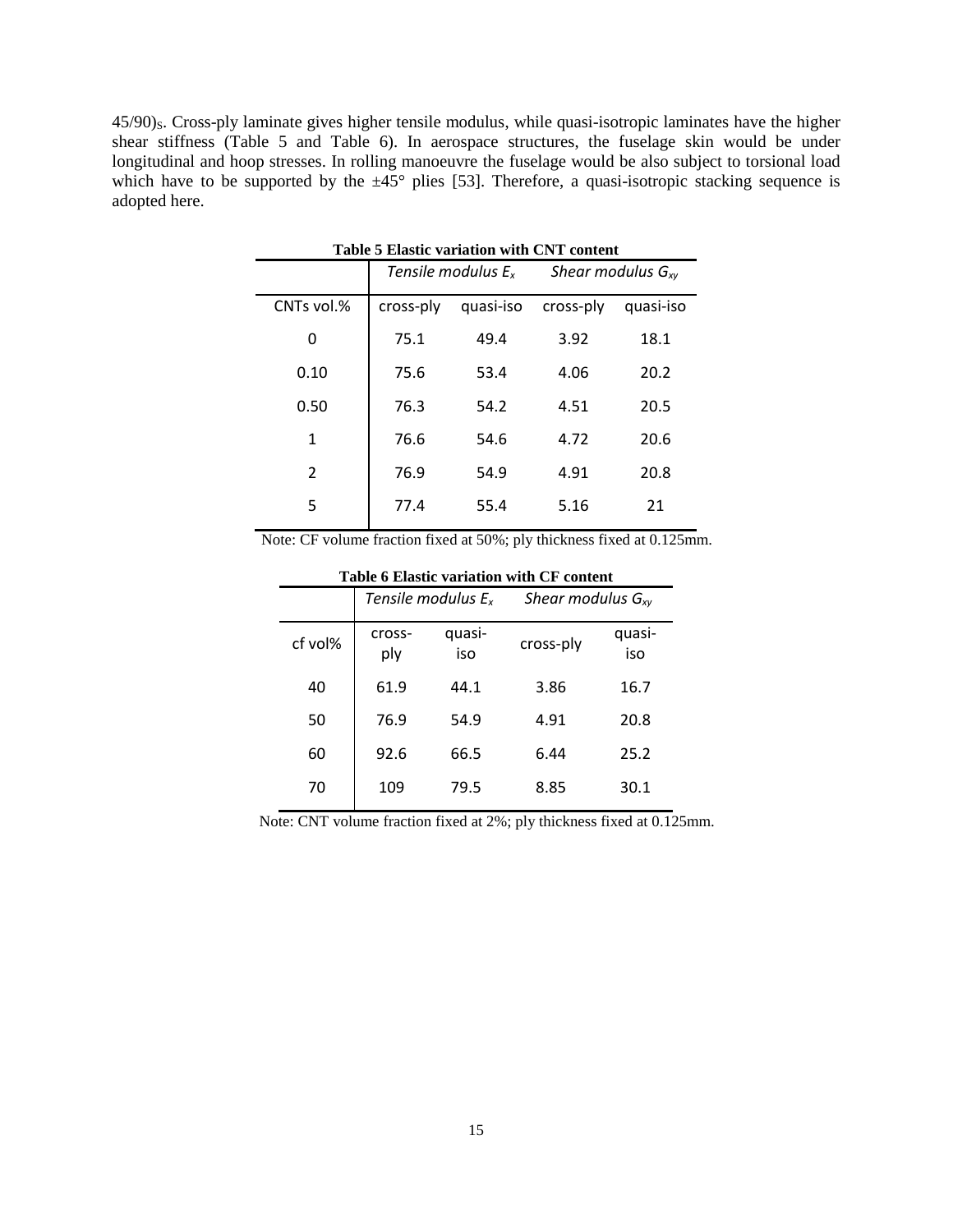#### **III. Optimization process for the multifunctional design of the composite**

 $\mathbf{r}$ 

The longitudinal electrical resistance of a fuselage can be approximated as:

$$
R_x = \rho_x \frac{L}{A} = \frac{1}{\sigma_x} \frac{L}{Ct_s}
$$
  
\n
$$
\Rightarrow R_x \sim \frac{1}{\sigma_x t_s} \text{ with fixed } L \text{ and } C
$$
 (11)

Similarly, the circumferential resistance can be approximated as:

$$
R_{y} \sim \frac{1}{\sigma_{y} t_{s}} \tag{12}
$$

Along the through-thickness direction, if one assumes that the area of the lighting strike attachment is  $A_L$ , it is possible to write:

$$
R_z = \frac{1}{\sigma_y} \frac{t_s}{A_L}
$$
  
\n
$$
\Rightarrow R_z \sim \frac{t_s}{\sigma_z}
$$
 (13)

The weight of the structure (or mass of per unit surface) is also one of the objectives to be minimized:

$$
\hat{\rho} = \rho_c t_s \tag{14}
$$

The composite density is obtained by the simple rule of mixture as:

$$
\rho_c = [\rho_n f_n + \rho_m (1 - f_n)](1 - f_{CF}) + \rho_{CF} f_{CF}
$$
\n(15)

The variables to be optimized include the contents of CNT and CF in the matrix, the number of plies and the ply thickness. The lower boundary for the CNT fraction is set to be 0.7% for the formation of conducting networks. The upper boundary of CNT fraction is set to be 2% to prevent clustering effects that degrade the conductivity and the mechanical properties. To simplify the model calculations the CNT fraction here is defined as the fraction to epoxy matrix, instead of to the whole composite. Classical volume fractions of the carbon fibres in CFRPs are between 40%~70%. The lower volume fraction could not provide enough stiffness and strength for the composite, and has problem with the formation of conducting network if it is less than 6.3%. CF volume fractions higher than 70% have problems of carbon saturation within the epoxy matrix. To facilitate to possible manufacturing, all the plies in the composite are assumed to have a uniform thickness  $t_p$ . In this study, the ply thickness can vary between 0.1mm and 0.2mm. To maintain the symmetric quasi-isotropic layout the laminate stacking repeats the  $(0/\pm 45/90)_{\rm s}$ sequence, therefore the number of plies has to have values multiple of 8 (8, 16, 24, and 32). In the cost function of the optimisation this is represented by a parameter  $n$  varying between 0.51 and 4.49, while the number of plies is obtained as  $8 \times round(n)$ . All the variables are summarized in [Table 7.](#page-15-0)

<span id="page-15-0"></span>

| <b>Table 7 Optimized variables</b>     |                 |                |                |
|----------------------------------------|-----------------|----------------|----------------|
| Variable name                          | <i>Notation</i> | Lower boundary | Upper boundary |
| Volume fraction of<br>$\mathsf{CNT}^*$ | In.             | $0.7\%$        | 2%             |
| Volume fraction of CF                  | Tсғ             | 40%            | 70%            |
| Number of plies                        | N               |                |                |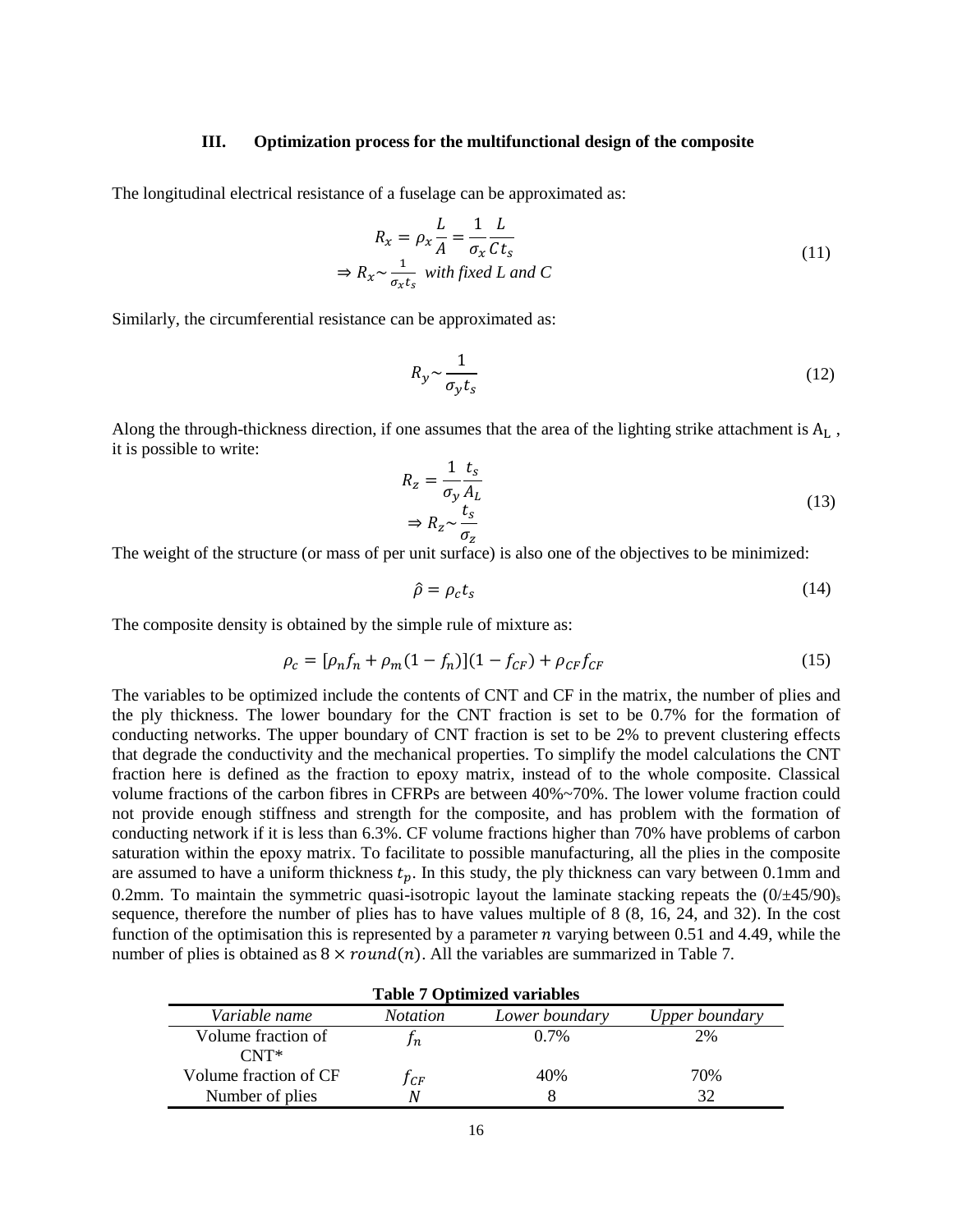| . .        | $\sim$ |  |
|------------|--------|--|
| $C \cap T$ | $\sim$ |  |

\*volume fraction of CNT in respect to the effective matrix

Hoop and longitudinal stresses are considered as the load cases to calculate the strength:

$$
\sigma_{hoop} = \frac{pr}{Nt_p} \tag{16}
$$

$$
\sigma_{Longitudinal} = \frac{p r}{2N t_p} \tag{17}
$$

The fuselage is viewed as a pressure vessel with a diameter of 5.96m [54]. The pressure difference between the inside and outside is 0.276 bar as recommended in reference [53]. The dimensions of the fuselage panel are given in [55] as  $27.94 \text{ cm} \times 41.66 \text{ cm}$  for wide body transport aircraft. The failure criterion used here is the Tsai-Hill one [52], which considers stress interactions along both the global x and y directions of the laminate. The ply failure index is given by:

$$
F.I. = (f_1/X)^2 + (f_2/Y)^2 + (f_{12}/S)^2 - (f_1/X)(f_2/X)
$$
\n(18)

The  $X(Y)$  function is taken as follows:

$$
X(Y) = X_t(Y_t) \text{ when } f_1(f_2) \ge 0; \tag{19}
$$

$$
X(Y) = X_c(Y_c) \text{ when } f_1(f_2) < 0. \tag{20}
$$

Ply failure occurs when the failure index exceeds 1, i.e.  $F.1. < 1$  must be satisfied for no ply failure. The Fitness function for the optimization with constraints is therefore developed as follows:

$$
Fitness = Objective, \qquad when \max(F.I.) < 1; \tag{21}
$$

$$
Fitness = Infinity, \qquad when \max(F.I.) \ge 1; \tag{22}
$$

This is a multi-objective optimization process with three cost functions to be minimized regarding three variables. The genetic algorithm (GA) has been used to search the best solution for least resistance and areal weight [56] (Matlab Optimization Toolbox). To avoid having the GA population confined around the local optimal point, random perturbations have been applied by the mutation operation. Two criterions to terminate GA process have been applied: the upper limit of the generation number and minimum change in average of solutions. All the parameters in the GA analysis have been taken as the default values from the Matlab GA tool, except for the size of the population. Several sizes of population have been tested, and after observing the Pareto optimal front the size of 400 for the population has been used to provide both good frontal line and reasonable computing time. The design spaces for all the three objectives extracted from the initial Pareto curves are shown in [Table 8.](#page-16-0)

#### **Table 8 Objectives and weights summary**

<span id="page-16-0"></span>

| Objective index         | $Obj_1$                 | $Obj_2$                                               | $Obj_3$                   |
|-------------------------|-------------------------|-------------------------------------------------------|---------------------------|
| Objective meaning       | In-plane<br>resistance  | Through-thickness<br>resistance                       | Surface<br>mass           |
| Objective<br>expression | $1/\sigma_x N t_p$      | $Nt_p/\sigma_z$                                       | Ô                         |
| Design space            | $0.0089 - 0.075 \Omega$ | $2.3 - 6.5 \times 10^{-5}$ $\Omega$<br>m <sup>2</sup> | $4 - 8$ kg/m <sup>2</sup> |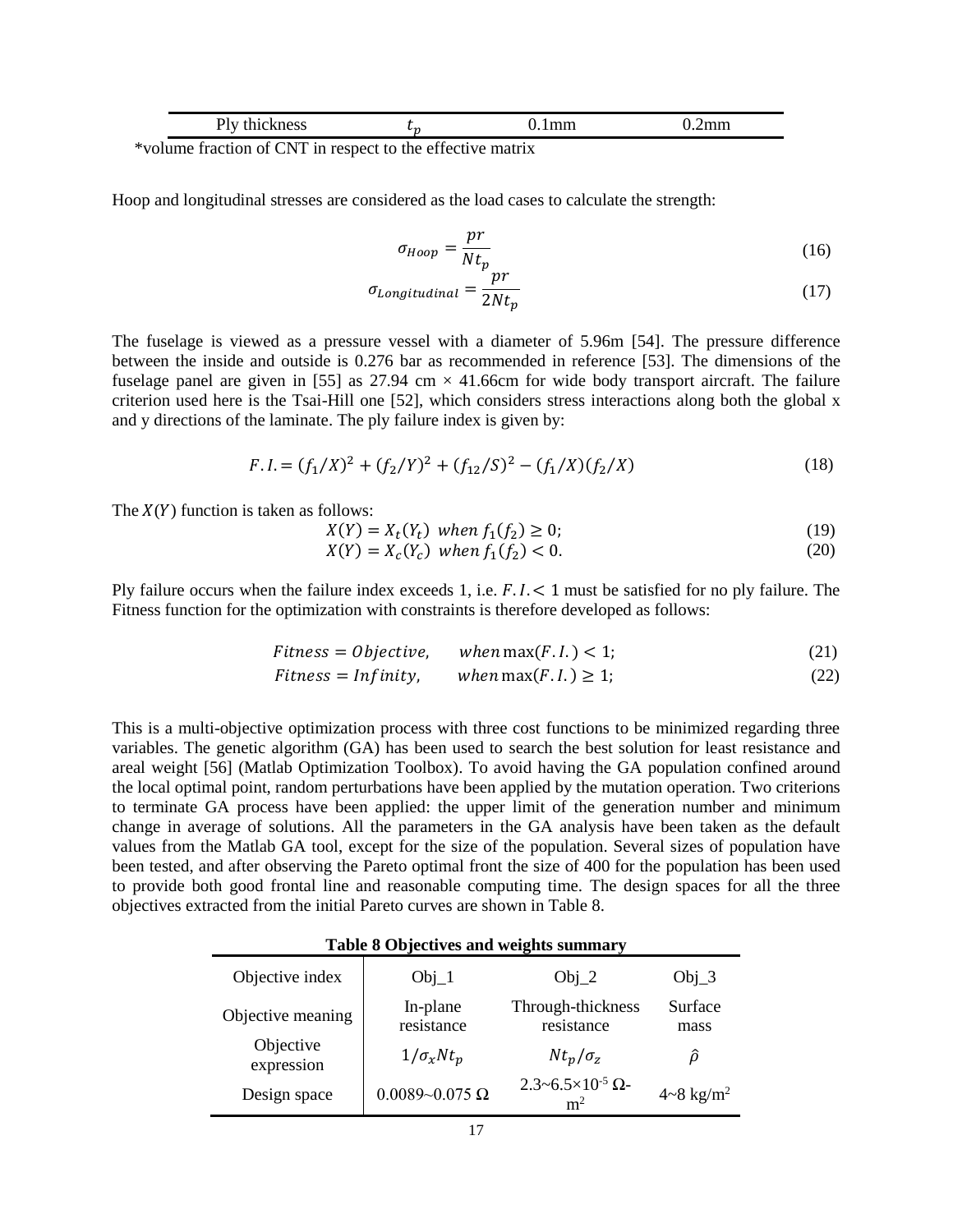|  | w<br>ז בו י<br>,, ,, | ື |  |  |
|--|----------------------|---|--|--|
|--|----------------------|---|--|--|

The objectives have been non-dimensionalised between 0 and 1 using the following formula:

$$
Obj^* = \frac{Obj - S_L}{S_H - S_L} \tag{23}
$$

The non-dimensional objectives a 3D Pareto surface have been generated (Figure 7) and fitted with polynomial functions as follows:

![](_page_17_Figure_4.jpeg)

**Figure 7 3-D Pareto surface**

$$
z = f(x, y) = p_{00} + p_{10}x + p_{01}y + p_{20}x^2 + p_{11}xy + p_{02}y^2
$$
 (24)

In (24), x, y and z represent Obj\_1\*, Obj\_2\* and Obj\_3\* respectively. The coefficients of Eq. (24) with 95 % of confidence bounds are  $p_{00} = 0.5469$  (0.5439, 0.55),  $p_{10} = -1.968$  (-1.98, -1.956),  $p_{01} = 0.3051$ [\(0.2918, 0.3183\),](file:///E:/report%20and%20record/Linear%20model%20Poly22:%20%20%20%20%20f(x,y)%20=%20p00%20+%20p10*x%20+%20p01*y%20+%20p20*x%5e2%20+%20p11*x*y%20+%20p02*y%5e2Coefficients%20(with%2095%25%20confidence%20bounds):%20%20%20%20%20%20%20p00%20=%20%20%20%20%20%200.5469%20%20(0.5439,%200.55)%20%20%20%20%20%20%20p10%20=%20%20%20%20%20%20-1.968%20%20(-1.98,%20-1.956)%20%20%20%20%20%20%20p01%20=%20%20%20%20%20%200.3051%20%20(0.2918,%200.3183)%20%20%20%20%20%20%20p20%20=%20%20%20%20%20%20%201.681%20%20(1.669,%201.693)%20%20%20%20%20%20%20p11%20=%20%20%20%20%20%20-1.629%20%20(-1.656,%20-1.603)%20%20%20%20%20%20%20p02%20=%20%20%20%20%20-0.2401%20%20(-0.255,%20-0.2253)Goodness%20of%20fit:%20%20SSE:%200.009628%20%20R-square:%200.9996%20%20Adjusted%20R-square:%200.9996%20%20RMSE:%200.003725)  $p_{20} = 1.681$  (1.669, 1.693),  $p_{11} = -1.629$  (-1.656, -1.603) and  $p_{02} = -0.2401$  (-0.255, -[0.2253\).](file:///E:/report%20and%20record/Linear%20model%20Poly22:%20%20%20%20%20f(x,y)%20=%20p00%20+%20p10*x%20+%20p01*y%20+%20p20*x%5e2%20+%20p11*x*y%20+%20p02*y%5e2Coefficients%20(with%2095%25%20confidence%20bounds):%20%20%20%20%20%20%20p00%20=%20%20%20%20%20%200.5469%20%20(0.5439,%200.55)%20%20%20%20%20%20%20p10%20=%20%20%20%20%20%20-1.968%20%20(-1.98,%20-1.956)%20%20%20%20%20%20%20p01%20=%20%20%20%20%20%200.3051%20%20(0.2918,%200.3183)%20%20%20%20%20%20%20p20%20=%20%20%20%20%20%20%201.681%20%20(1.669,%201.693)%20%20%20%20%20%20%20p11%20=%20%20%20%20%20%20-1.629%20%20(-1.656,%20-1.603)%20%20%20%20%20%20%20p02%20=%20%20%20%20%20-0.2401%20%20(-0.255,%20-0.2253)Goodness%20of%20fit:%20%20SSE:%200.009628%20%20R-square:%200.9996%20%20Adjusted%20R-square:%200.9996%20%20RMSE:%200.003725) To obtain the nominal best solution, all the three non-dimensional objectives are summed up with weights denoted as  $\alpha$ ,  $\beta$ , and  $\gamma$  that represent the importance for each of the objectives to construct the fitness of the design:

$$
Fitness = \sqrt{\alpha \times Obj\_1^{*2} + \beta \times Obj\_2^{*2} + \gamma \times Obj\_3^{*2}}
$$
\n(25)

The variation of the weights enables to shift the emphasis of the three objectives. The fitness has been optimized for different combinations of weights, and the results can be observed in Table 9. Test #7 emphasizes in-plane resistance, while test #3 highlights the importance of the through-thickness resistivity and test 1 weights more the surface mass. The rest tests have more balanced ratios between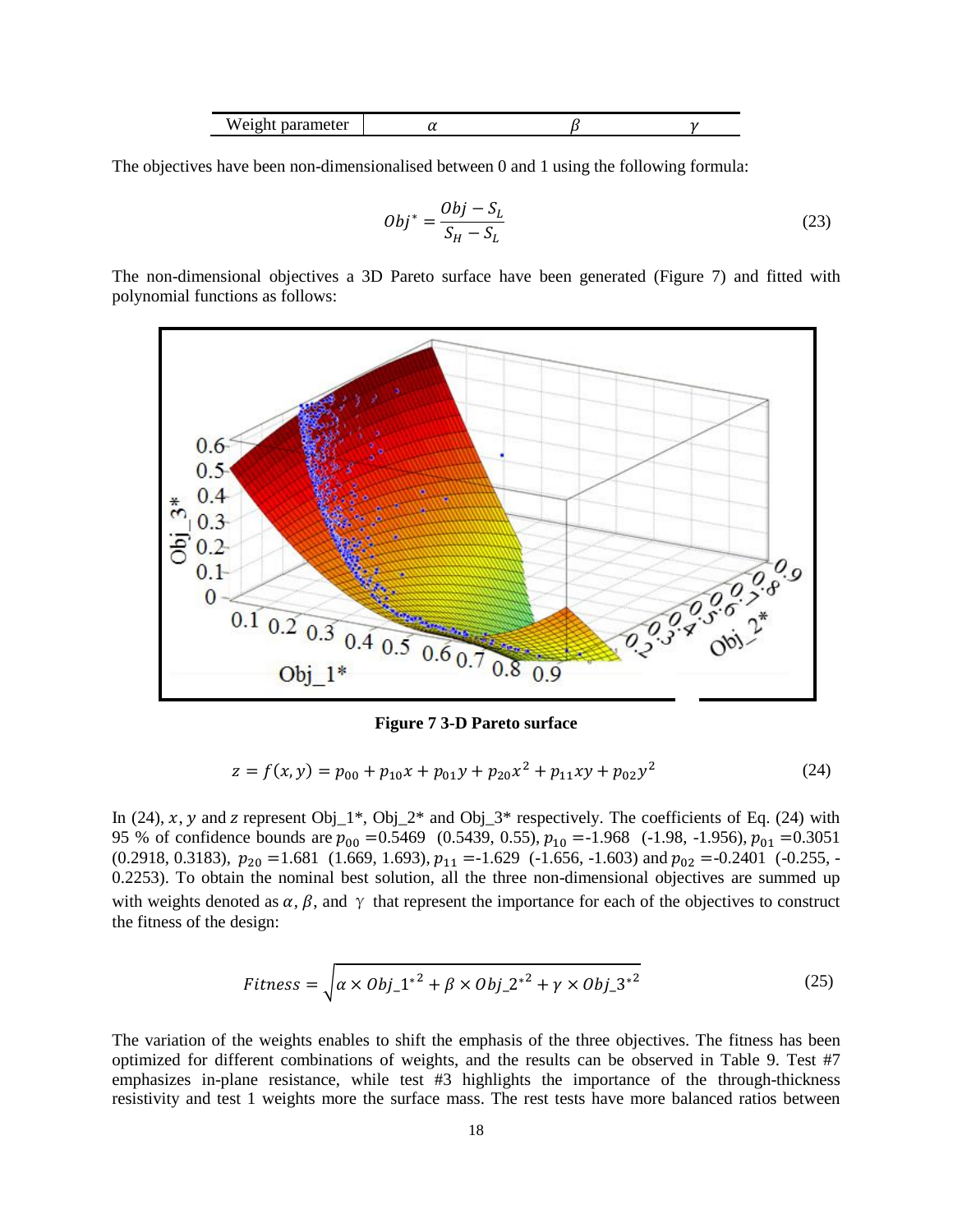objectives. Test #4 gives the solution considering all objectives equally. From test 1 to test 7 the weight for the in-plane resistivity increases from 0.2 to 0.6; correspondingly, the optimal results of the in-plane resistivity decrease from 15.59mΩ to 12.61mΩ. Similarly, the through-thickness resistivity varies from 32.20Ω-mm<sup>2</sup> in test 3 with a weight of 0.6 to 37.81Ω-mm<sup>2</sup> in test #7 with a weight of 0.2. The surface mass varies from  $4.57 \text{kg/m}^2$  in test 1 with a weight of 0.6, to  $5.65 \text{kg/m}^2$  in test 7 with a weight of 0.2.

| Test | $\alpha$ | β    | γ    | CNT% | CF% | Num. of<br>plies | <b>Ply</b><br>thickness<br>mm | In-plane<br>resistivity<br>$m\Omega$ | Through-<br>thickness<br>resistivity<br>$\Omega$ -mm <sup>2</sup> | <b>Surface</b><br>mass<br>kg/m <sup>2</sup> |
|------|----------|------|------|------|-----|------------------|-------------------------------|--------------------------------------|-------------------------------------------------------------------|---------------------------------------------|
|      |          | 0.2  | 0.6  | 0.02 | 0.7 | 16               | 0.171                         | 15.59                                | 34.25                                                             | 4.57                                        |
| 2    | 0.2      | 0.4  | 0.4  | 0.02 | 0.7 | 16               | 0.175                         | 15.22                                | 32.98                                                             | 4.68                                        |
| 3    |          | 0.6  | 0.2  | 0.02 | 0.7 | 16               | 0.182                         | 14.65                                | 32.20                                                             | 4.86                                        |
| 4    | 0.33     | 0.33 | 0.33 | 0.02 | 0.7 | 16               | 0.188                         | 14.23                                | 33.27                                                             | 4.60                                        |
| 5    | 0.4      | 0.2  | 0.4  | 0.02 | 0.7 | 16               | 0.182                         | 14.10                                | 35.60                                                             | 5.05                                        |
| 6    |          | 0.4  | 0.2  | 0.02 | 0.7 | 24               | 0.133                         | 13.42                                | 34.39                                                             | 5.30                                        |
| 7    | 0.6      | 0.2  | 0.2  | 0.02 | 0.7 | 24               | 0.141                         | 12.61                                | 37.81                                                             | 5.65                                        |

**Table 9 Results for difference weight combinations**

All the optimal solutions appear to approach the upper boundaries of the variable, i.e. 2% for CNT volume fraction and 70% for carbon fiber volume fraction. This fact can be further confirmed by plotting these results in the Pareto curves in Figure 8. All of the optimal solutions (denoted as red points) are along the edge of the design boundary, meaning that the optimization is limited by the variable boundaries. A further improvement of the objectives is dependent upon the expansion of the variable boundary. The results for ply thickness vary from 0.171mm to 0.188mm for a 16-ply stack ( $[0/\pm 45/90]_{2s}$ ), and from 0.133mm to 0.141mm for a 24-ply stacking sequence  $([0/±45/90]_{3s})$ . With greater panel thickness, the in-plane conducting path becomes larger and increases the mobility of the electrons. The length of the through-thickness conducting path would be also increased, resulting therefore in higher resistivity. The test #4, which represents equal weights for all objectives, has been considered to evaluate the effect of adding MWNTs into the CFRP [\(Table 10\)](#page-19-0). It can be observed that the improvement of the inplane conductivity is quite limited because of the high conductivity of carbon fibre itself. The majority of the improvement in the conductivity is observed along the through-thickness direction (up by 82.19%). The stiffness properties have been improved in a limited way, by 13.73% for the Young's modulus and 18.78% for the shear modulus. As a result, the maximum failure index under the specific load case is reduced by 19.05%, which implies that the failure margin has been extended.

For the optimization scenario #4, the average through-thickness longitudinal and hoop stresses on the fuselage panel are 27 MPa and 54 MPa, respectively. These correspond to an average principal strain of 700 µm at ultimate load, which is a value compatible with damage tolerant design requirements.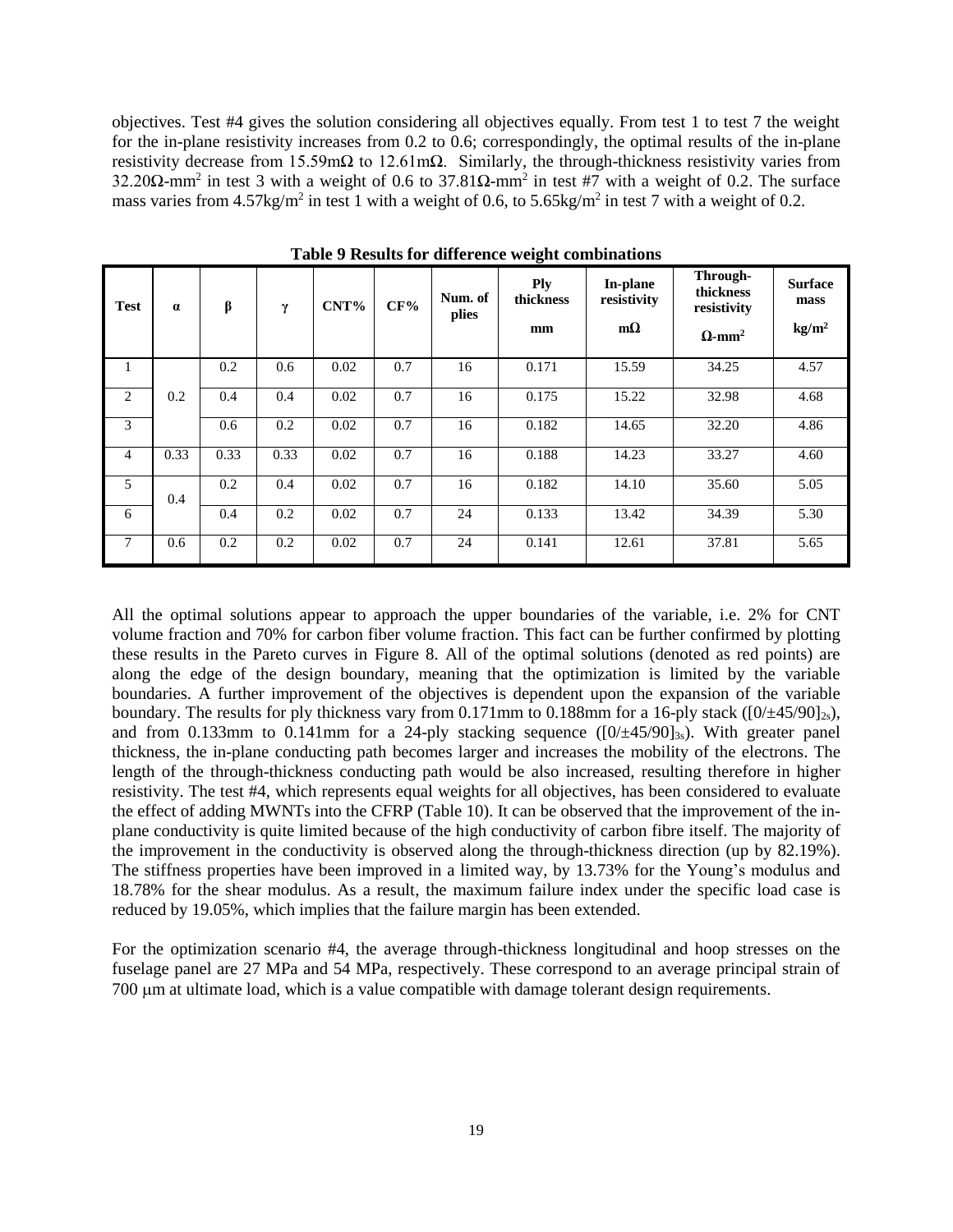![](_page_19_Figure_0.jpeg)

**Figure 8 Weighted solutions**

<span id="page-19-0"></span>

|                                  | CF/epoxy     | CNT/CF/epoxy   | Improvement |
|----------------------------------|--------------|----------------|-------------|
| $CNT$ vol% $*$                   | $\mathbf{0}$ | $\overline{2}$ |             |
| CF vol%                          | 70           | 70             |             |
| Num. of plies                    | 16           | 16             |             |
| Ply thickness (mm)               | 0.188        | 0.188          |             |
| Conductivity $\sigma_{x}$ (S/m)  | 23345        | 23423          | 0.33%       |
| Conductivity $\sigma_z$ (S/m)    | 46.69        | 85.06          | 82.19%      |
| Young's modulus (GPa)            | 69.98        | 79.59          | 13.73%      |
| Shear modulus (GPa)              | 25.39        | 30.16          | 18.78%      |
| maximum F.I.                     | 0.771        | 0.625          | $-19.05%$   |
| Areal weight ( $\text{kg/m}^2$ ) | 5.011        | 5.018          | 0.13%       |
|                                  |              |                |             |

**Table 10 Improvement of CF/epoxy properties with CNT %vol**

\*volume fraction of CNT is in respect of the effective matrix.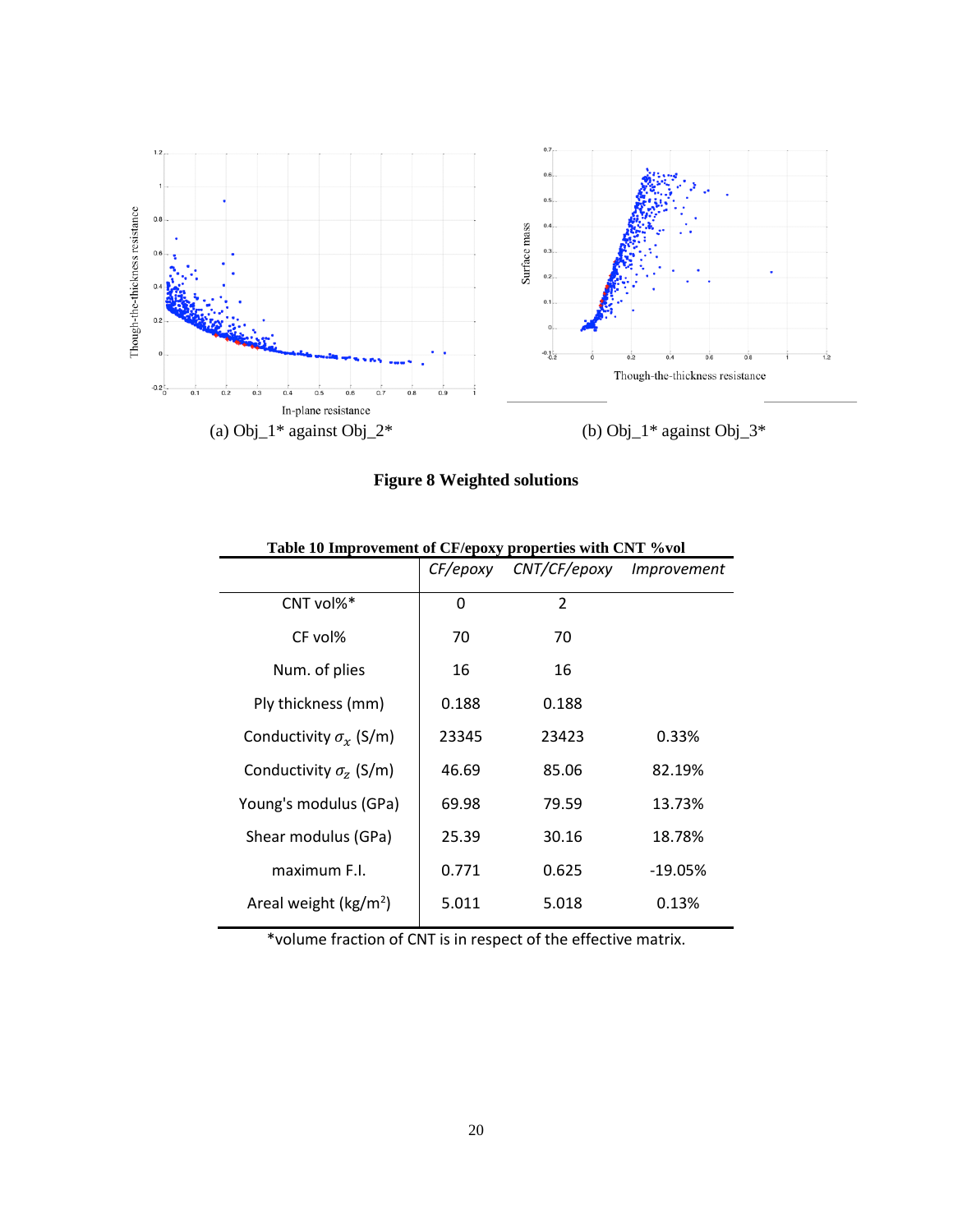#### **IV. Conclusion**

In this study the CNT/CF/epoxy composite architecture has been modelled and optimized for a fuselage panel case against lightning strike. The study has theoretically proved that by adding CNTs into the effective epoxy matrix the electrical bulk conductivity and elastic stiffness of CFRP can be increased. The major increase in electrical conductivity can be observed along the through-thickness direction, and it reaches as high as 82.19% by adding 2% CNT into the effective matrix. Only marginal improvement (0.33%) on the in-plane conductivity is obtained by dispersing CNTs, being this conductivity dominated by the carbon fibers. Moderate increases of 13.7% and 18.8% in tensile and shear modulus respectively have also been identified. These results imply that the CNT can improve the current conducting ability of CFRP without specific loss in mechanical properties when uniform dispersions are achieved. The model also provides practical suggestions on how to improve the conductive network in the hybrid nanocomposites in terms of percolation threshold, maximum efficiency for the through-the-thickness conductivity and allowable ply thickness configurations. Conductive paints for airframe applications can also be investigated using the same effective matrix approach developed in this study, which could help on designing coating strategies to further reduce the use of traditional methods for composite lightning protection of aircraft.

#### **References**

- 1. Uman, V.A.R.a.M.A., *LIGHTNING Physics and Effects*. 2003: Cambridge University Press.
- 2. Fofana, I., et al., *Modelling a positive lightning downward leader to study its effects on engineering systems.* Generation, Transmission and Distribution, IEE Proceedings-, 1998. **145**(4): p. 395-402.
- 3. *Aerospace recommended practice*, in *Aircraft lightning environment and related test waveforms*. 1999, SAE.
- 4. Feraboli, P. and M. Miller, *Damage resistance and tolerance of carbon/epoxy composite coupons subjected to simulated lightning strike.* Composites Part A: Applied Science and Manufacturing, 2009. **40**(6-7): p. 954-967.
- 5. Peng, H.-X., *Polyurethane Nanocomposite Coatings for Aeronautical Applications*, in *Multifunctional Polymer Nanocomposites*. Taylor & Francis Group.
- 6. Niu, M.C.Y., *Composite Airframe Structures, Practical Design Information and Data*. 1996: HONG KONG CONMILIT PRESS LTD.
- 7. Ling, R., *FATIGUE RESISTANCE OF LIGHTNING STRIKE PROTECTION*. 2007, University of Bristol.
- 8. Rupesh Khare, S.B., *Carbon Nanotube Based Composites - A Review.* Journal of Minerals & Materials Characterization & Engineering, 2005. **4**(1): p. 31-46.
- 9. Paipetis, A. and V. Kostopoulos, *Carbon nanotube enhanced aerospace composite materials: a new generation of multifunctional hybrid structural composites*. Vol. 188. 2012: Springer Science & Business Media.
- 10. Trimble, S. *Lockheed Martin reveals F-35 to feature nanocomposite structures*. 2011 [cited 2015 13/07]; Available from: [http://www.flightglobal.com/news/articles/lockheed-martin-reveals-f-35-to-feature-nanocomposite-357223.](http://www.flightglobal.com/news/articles/lockheed-martin-reveals-f-35-to-feature-nanocomposite-357223)
- 11. Kruckenberg, T.M., et al., *Low density lightning strike protection for use in airplanes*. 2015, Google Patents.
- 12. Yuan, J., G. Allegri, and F. Scarpa, *Buffeting mitigation using carbon nanotube composites: a feasibility study.* Proceedings of the Institution of Mechanical Engineers, Part G: Journal of Aerospace Engineering, 2013. **227**(9): p. 1425-1440.
- 13. Davies, A.L. and P.T. Curtis. Fatigue in Aerospace Applications. In: Fatigue in Composites. Bryan Harris Ed., Woodhead Publishing, 2000.
- 14. Bak, B.L., et al., *Delamination Under Fatigue Loads in Composite Laminates: A Review on the Observed Phenomenology and Computational Methods.* Applied Mechanics Reviews, 2014. **66**(6): p. 060803.
- 15. Dong, Q., et al., *Coupled electrical-thermal-pyrolytic analysis of carbon fiber/epoxy composites subjected to lightning strike.* Polymer, 2015. **56**: p. 385-394.
- 16. Reid, G., *Mechanical damage to aircraft structures from lightning strikes.* Journal of Aerospace Engineering, 1993. **207**: p. 1-14.
- 17. *Aerospace recommended practice*, in *Aircraft Lightning Zoning*. 2005, SAE.
- 18. *Multi Walled Carbon Nanotubes (CheapTubes.com)*. [cited 2011 06/10]; Available from: [http://www.cheaptubesinc.com/MWNTs.htm.](http://www.cheaptubesinc.com/MWNTs.htm)
- 19. Al-Saleh, M.H. and U. Sundararaj, *A review of vapor grown carbon nanofiber/polymer conductive composites.* Carbon, 2009. **47**(1): p. 2-22.
- 20. Hall, L.J., et al., *Sign Change of Poisson's Ratio for Carbon Nanotube Sheets.* Science, 2008. **320**(5875): p. 504-507.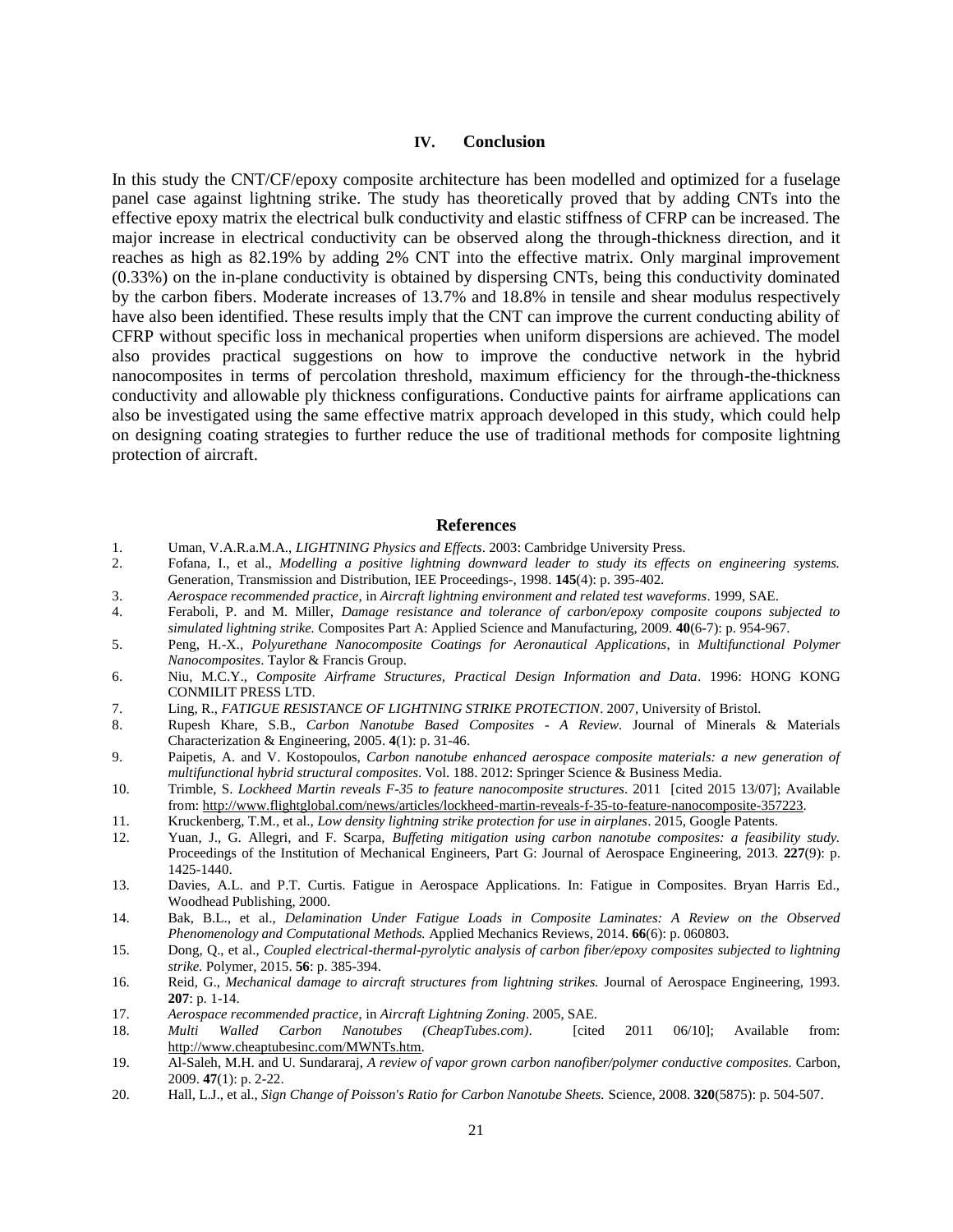- 21. Yuan, J., et al., *Novel parametric reduced order model for aeroengine blade dynamics.* Mechanical Systems and Signal Processing, 2015. **62**: p. 235-253.
- 22. TORAYCA, *T300 DATA SHEET*.
- 23. HexTow, *IM7 Product Data*.
- 24. Zheng, Q.S. and D.X. Du, *An explicit and universally applicable estimate for the effective properties of multiphase composites which accounts for inclusion distribution.* Journal of the Mechanics and Physics of Solids, 2001. **49**(11): p. 2765-2788.
- 25. Balberg, I., et al., *Excluded volume and its relation to the onset of percolation.* Physical Review B, 1984. **30**(7): p. 3933.
- 26. Kirkpatrick, S., *Percolation and Conduction.* Reviews of Modern Physics, 1973. **45**(4): p. 574.
- 27. Du, F., J.E. Fischer, and K.I. Winey, *Effect of nanotube alignment on percolation conductivity in carbon nanotube/polymer composites.* Physical Review B, 2005. **72**(12): p. 121404.
- 28. Hu, G., et al., *Low percolation thresholds of electrical conductivity and rheology in poly(ethylene terephthalate) through the networks of multi-walled carbon nanotubes.* Polymer, 2006. **47**(1): p. 480-488.
- 29. Moisala, A., et al., *Thermal and electrical conductivity of single- and multi-walled carbon nanotube-epoxy composites.* Composites Science and Technology, 2006. **66**(10): p. 1285-1288.
- 30. Deng, F. and Q.-S. Zheng, *An analytical model of effective electrical conductivity of carbon nanotube composites.* Applied Physics Letters, 2008. **92**(7): p. 071902-071902-3.
- 31. Logakis, E., et al., *Low electrical percolation threshold in poly(ethylene terephthalate)/multi-walled carbon nanotube nanocomposites.* European Polymer Journal, 2010. **46**(5): p. 928-936.
- 32. Allaoui, A., et al., *Mechanical and electrical properties of a MWNT/epoxy composite.* Composites Science and Technology, 2002. **62**(15): p. 1993-1998.
- 33. Kaleem Ahmad, W.P., Sui-Lin Shi, *Electrical conductivity and dielectric properties of multiwalled carbon nanotube and alumina composites.* Applied Physics Letters, 2006. **89**.
- 34. Pötschke, P., A.R. Bhattacharyya, and A. Janke, *Melt mixing of polycarbonate with multiwalled carbon nanotubes: microscopic studies on the state of dispersion.* European Polymer Journal, 2004. **40**(1): p. 137-148.
- 35. Ning, H. and et al., *The electrical properties of polymer nanocomposites with carbon nanotube fillers.* Nanotechnology, 2008. **19**(21): p. 215701.
- 36. Mitchell, E.W.J. and M.R. Taylor, *Mechanism of Stored-Energy Release at 200[deg] C in Electron-Irradiated Graphite.* Nature, 1965. **208**(5011): p. 638-641.
- 37. Z. Ounaies, C.P., K.E. Wise, E.J. Siochi, J.S. Harrison, *Electrical properties of single wall carbon nanotube reinforced polyimide composites.* Composites Science and Technology, 2003. **63**: p. 1637-1646.
- 38. Rajagopal Ramasubramaniam, J.C., Haiying Liu, *Homogeneous carbon nanotubeÕpolymer composites for electrical applications.* Applied Physics Letters, 2003. **83**.
- 39. Hurang Hu, L.O., Ayo Abatan, *Characterizing and Modeling Mechanical Properties of Nanocomposites-Review and Evaluation.* Minerals & Materials Characterization & Engineering, 2010. **9**(4): p. 275-319.
- 40. Muc, A. and M. Jamróz, *Homogenization Models for Carbon Nanotubes.* Mechanics of Composite Materials, 2004. **40**(2): p. 101-106.
- 41. Yeh, M.K.H., T. H., *Dynamic Properties of MWNTS/Epoxy Nanocomposite Beams.* KEY ENGINEERING MATERIALS, 2007. **334/335**: p. 709-712.
- 42. Yeh, M.-K., T.-H. Hsieh, and N.-H. Tai, *Fabrication and mechanical properties of multi-walled carbon nanotubes/epoxy nanocomposites.* Materials Science and Engineering: A, 2008. **483-484**(0): p. 289-292.
- 43. Y. Liu, H.X.P., F. Scarpa, C. D. L. Remillat, *Large frequency bandwidth damping in MWCNT nanocomposites*, in *ACCIS*. University of Bristol: Bristol.
- 44. Xiao, K.Q., L.C. Zhang, and I. Zarudi, *Mechanical and rheological properties of carbon nanotube-reinforced polyethylene composites.* Composites Science and Technology, 2007. **67**(2): p. 177-182.
- 45. Liang Shu-quan, J.C.-a., Tang Yan, Zhang Yong, Zhong Jie, Pan An-qiang, *Mechanical and electrical properties of carbon nanotube reinforced epoxide resin composites.* Transactions of Nonferrous Metals Society of China, 2007. **17**: p. 675-679.
- 46. Y. Liu, H.X.P., F. Scarpa, C. D. L. Remillat, *Large frequency bandwidth damping in MWCNT nanocomposites*, in *Advanced Composites Centre for Innovation and Science*. University of Bristol: Bristol.
- 47. Clyne, D.H.a.T.W., *An Introduction to Composite Materials*. 1996: Cambridge University Press.
- 48. R. Taipalus, T.H., M.Q. Zhang, K. Friedrich, *The electrical conductivity of carbon-fibre-reinforced polypropylene/polyaniline complex-blends: experimental characterisation and modelling.* Composites Science and Technology, 2001. **61**: p. 801-814.
- 49. Tse, K.W., C.A. Moyer, and S. Arajs, *Electrical conductivity of graphite fiber-epoxy resin composites.* Materials Science and Engineering, 1981. **49**(1): p. 41-46.
- 50. *Modified Rule of Mixtures for Prediction of Tensile Strength of Unidirectional Fiber-reinforced Composites.* Journal of Materials Science Letters, 1998. **17**(19): p. 1601-1603.
- 51. Chin, W. and D. Lee, *Laminating rule for predicting the dielectric properties of E-glass/epoxy laminate composite.* Composite Structures, 2007. **77**(3): p. 373-382.
- 52. DATOO, M.H., *MECHANICS OF FIBROUS COMPOSITES*. 1991: ELSEVIER APPLIED SCIENCE.
- 53. Howe, D., *Aircraft Loading and Structural Layout*. 2004: American Institute of Aeronautics Inc.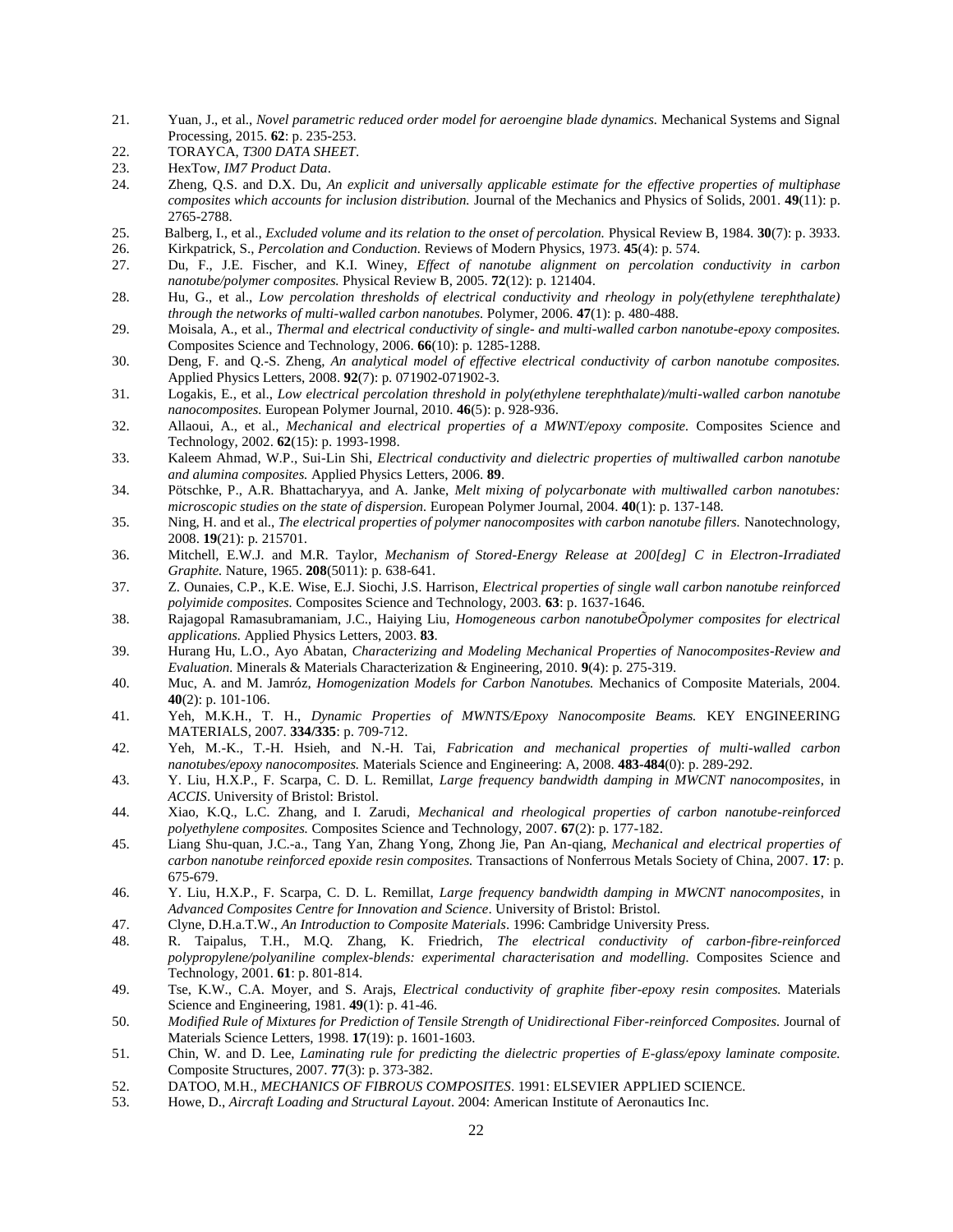- 54. Mansfield, E. and A. Sobey, *Fiber Composite Helicopter Blade. 1. Stiffness Properties. 2. Prospects for Aeroelastic Tailoring.* Aeronautical Quarterly, 1979. **30**(MAY): p. 413-449.
- 55. Lusk, J., *Wing and Fuselage Structural Optimization Considering Alternative Material Systems*. 2006, University of Kansas.
- 56. Almeida, F.S. and A.M. Awruch, *Design optimization of composite laminated structures using genetic algorithms and finite element analysis.* Composite Structures, 2009. **88**(3): p. 443-454.
- 57. Karippal, J., et al., *Electrical and Thermal Properties of Twin-Screw Extruded Multiwalled Carbon Nanotube/Epoxy Composites.* Journal of Materials Engineering and Performance, 2010. **19**(8): p. 1143-1149.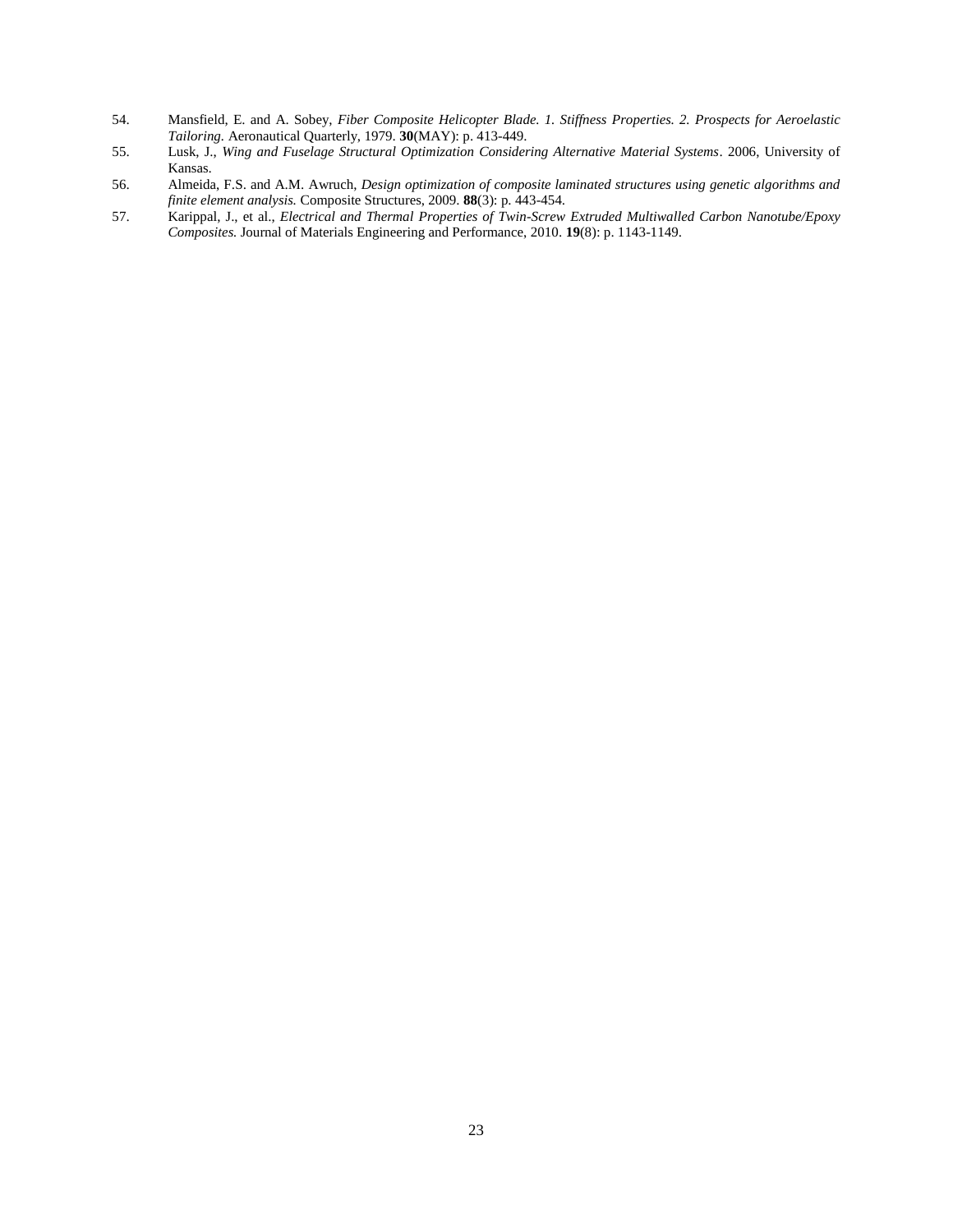# **Appendix A - dielectric nanocomposite model**

The power law is the most commonly accepted prediction for the effective conductivity of nanocomposites [27-29]:

$$
\sigma_c = \sigma_0 (f_n - f_c)^t, f > f_c \tag{A.1}
$$

The exponent  $t$  depends on the orientation and distribution of the nanoparticles in the composite, usually  $1~1~1~3$  for 2D systems,  $1.6~2$  for 3D systems, and  $t > 2$  for some anisotropic systems [57]. The constant  $\Box$ <sub>0</sub> depends upon the geometry parameters of the CNTs (mainly the aspect ratio), and it is taken equal to the conductivity  $\Box_{II}$  of the nanotubes for simplicity.

Another scheme for predicting effective conductivity of nanocomposites is the analytical model developed by Deng and Zhang [30]. In this model the prediction of the percolation threshold is based on the aspect ratio of nanotubes. For volume fractions below and above the percolation threshold, different sets of formulae are derived to evaluate the electrical conductivity. The percolation is estimated by [30]:

$$
f_c = \frac{9H(1 - H)}{-9H^2 + 15H + 2}
$$
 (A.2)

Where:

$$
H(p) = \frac{1}{p^2 - 1} \left[ \frac{p}{\sqrt{p^2 - 1}} \ln \left( p + \sqrt{p^2 - 1} \right) - 1 \right]
$$
 (A.3)

The function  $H(p)$  represents the influence of the nanotubes aspect ratio on the critical volume fraction  $f_c$ .

# **Appendix B – mechanical nanocomposite model**

#### **Voigt- Reuss model**

The maximum tensile modulus  $E<sub>L</sub>$  (i.e. the modulus along the tube direction) thus can be obtained by [39]:

$$
E_L = f_n E_n + (1 - f_n) E_m \tag{B1}
$$

Similarly the lowest tensile modulus  $E_T$  is expected when all the nanotubes are aligned normal to the tensile load direction [39] as:

$$
\frac{1}{E_T} = \frac{f_n}{E_n} + \frac{1 - f_n}{E_m} \tag{B2}
$$

Eqn. (B1) is the Voigt upper bound and Eqn. (B8) gives the Reuss lower bound. They two together give the range of the composite modulus for an arbitrary geometry of fillers.

#### **Hashin-Shritkman bounds**

The model is based on the assumption that the nanocomposite is isotropic and quasi-homogeneous [39]. Regarding to the fact that the stiffness of the carbon nanotube is much greater than that of the epoxy matrix, the H-S bounds taken in this model behaves as shown following [39]:

$$
K = K_n + (1 - f_n) \left[ \frac{1}{K_n - K_m} + \frac{3f_n}{3K_n + 4G_f} \right]^{-1}
$$
 (B3)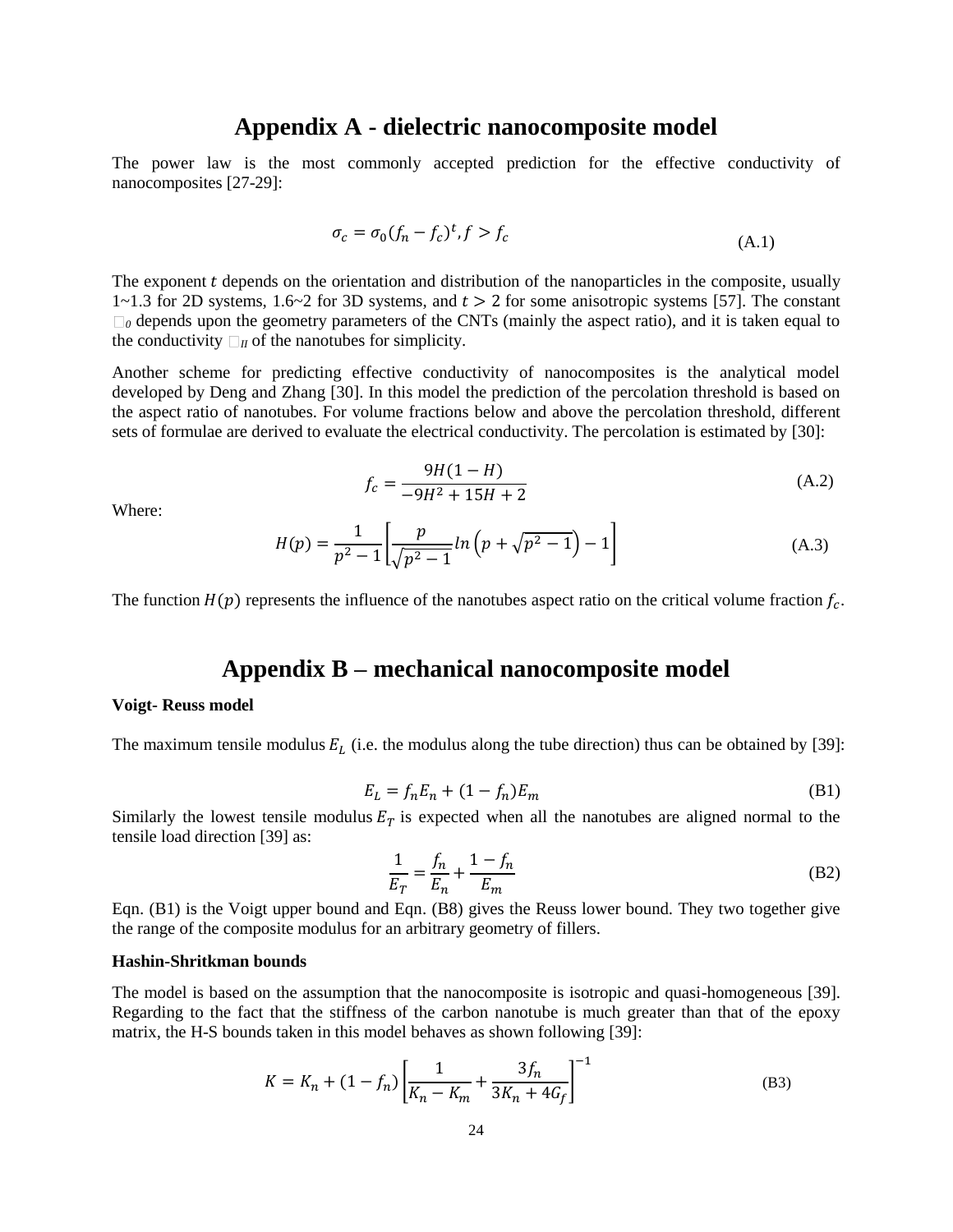$$
G = G_n + f_n \left[ \frac{1}{G_n - G_m} + \frac{6(1 - f_n)(K_m + 2G_m)}{5G_m(3K_m + 4G_m)} \right]^{-1}
$$
(B4)

$$
E = \frac{9K}{1 + 3K/G} \tag{B5}
$$

K denotes bulk modulus and  $G$  is shear modulus. The subscripts  $n$  and  $m$  indicate the properties of nanotubes and matrix respectively. The bulk modulus  $K_f$  and  $K_m$  can be obtained from the Young's modulus and Poisson's ratios of CNTs and epoxy matrix as

$$
K_{(f,m)} = \frac{E_{(f,m)}}{3(1 - 2v_{(f,m)})}
$$
(B6)

#### **Shear-lag model**

The shear lag model investigated here is combining the rule of mixtures with the Cox model [40]. It takes the geometric parameters of nanotubes into account. The Young's modulus  $(E)$  estimation for randomly oriented nanotube-polymer composite can be given as [40]:

$$
E = \eta_o E_n f_n \left[ 1 - \frac{\tanh(\beta L/2)}{\beta L/2} \right] + E_m (1 - f_n)
$$
\n
$$
\beta = \left( \frac{H}{E_n \pi r_0^2} \right)^{1/2}, H = \frac{2\pi G_m}{\ln(1/f_n^{1/2})}
$$
\n(B7)

Where  $E_n$  and  $E_m$  are the Young's modulus of the matrix and nanotubes respectively,  $G_m$  denotes the shear modulus of the matrix,  $f_n$  is the volume fraction of nanotubes in respect to the effective matrix. *L* is the the average length of nanotubes and  $r_0$  is the average radius of nanotubes. The parameter  $\eta_0$  gives corrections for non-unidirectional reinforcements in the matrix. For randomly aligned carbon nanotubes along the three directions  $\eta_o$  is taken as 0.2. According to the assumptions, the effective matrix would be isotropic.

#### **Hua-Shi model**

The Hua-Shi approach describes the tensile modulus along the longitudinal and transversal directions as:

$$
E_L = E_m \left[ 1 - \frac{f_n}{\xi} \right]^{-1} \tag{B8}
$$

$$
E_T = E_m \left[ 1 - \frac{f_n}{4} \left( \frac{1}{\xi} + \frac{3}{\xi + \Lambda} \right) \right]^{-1}
$$
 (B9)

Where:

$$
\xi = f_n + \frac{E_m}{E_f - E_m} + 3(1 - f_n) [\left( \frac{(1 - g)p^2 - g/2}{p^2 - 1} \right)]
$$
(B10)

$$
\Lambda = (1 - f_n) \left[ \frac{3(p^2 + 0.25)g - 2p^2}{p^2 - 1} \right]
$$
\n(B11)

$$
g = \frac{p}{(p^2 - 1)^{3/2}} \left[ p\sqrt{p^2 - 1} - \cosh^{-1} p \right]
$$
 (B12)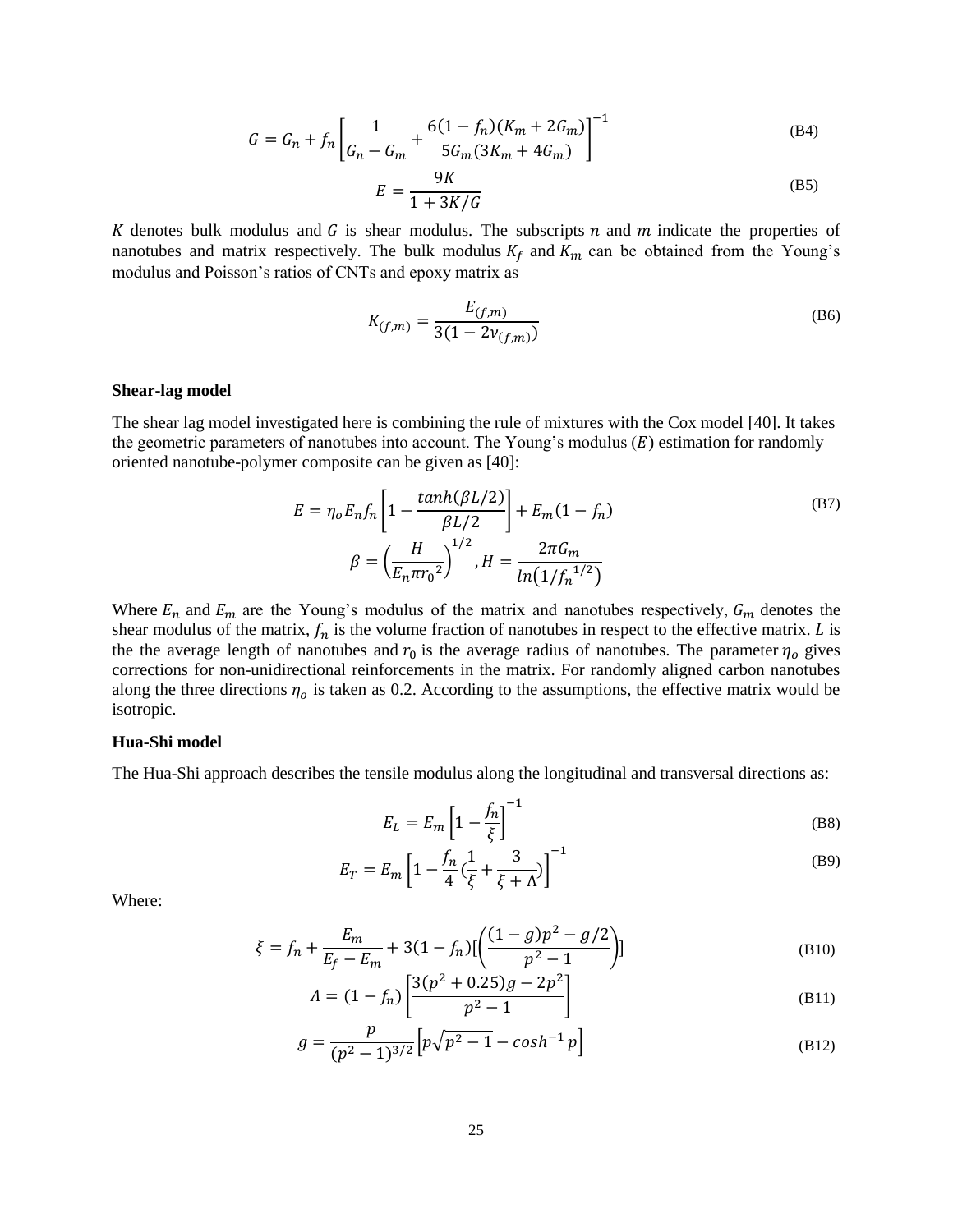# **Appendix C – Dielectric model of the unidirectional ply**

In a unidirectional composite the electrons travel either through the fibers or through the conductive matrix. Fibres and matrix can be considered as parallel circuits Thus the overall resistance of the composite can be obtained from the expression:

$$
\frac{1}{R_C} = \frac{1}{R_{f1}} + \frac{1}{R_{f2}} + \dots + \frac{1}{R_{fn}} + \frac{1}{R_m}
$$
(C1)

Also we know that

$$
R = \rho \frac{l}{A} = \frac{1}{\sigma A} \tag{C2}
$$

Substituting Eqn(22) relationship into Eqn(21), we have

$$
\sigma_C A_C = \sum \sigma_f A_{fi} + \sigma_m A_m \tag{C3}
$$

Then

$$
\sigma_C = \sigma_f \frac{\sum A_{fi}}{A_C} + \sigma_m \frac{A_m}{A_C}
$$
  
=  $\sigma_f f_{CF} + \sigma_m f_m$  (C4)

# **Appendix D – Dielectric composite laminate model**

Following **[51],** the angle between the fiber orientation (denoted as 1) and the electric field vector (denoted as x) is  $\theta$ . For plies aligned along the electric field ( $\theta = 0^{\circ}$ ) the conductivity equals the one of the unidirectional ply. For plies aligned normally to the electric field ( $\theta = 90^{\circ}$ ), the current travels by transverse conductivity. For plies with other orientation angles, the conductivities can be calculated simply by transforming the conductivity vector (containing conductivity in fiber direction and the transverse direction) into the electric field direction and the normal direction by the following transformation matrix [49]:

$$
\begin{bmatrix} \Sigma \end{bmatrix} = \begin{bmatrix} \cos \theta & \sin \theta \\ -\sin \theta & \cos \theta \end{bmatrix} \begin{bmatrix} \sigma_1 & 0 \\ 0 & \sigma_2 \end{bmatrix} \begin{bmatrix} \cos \theta & -\sin \theta \\ \sin \theta & \cos \theta \end{bmatrix},
$$
\n
$$
\sigma_x = \Sigma_{11},
$$
\n
$$
\sigma_y = \Sigma_{22},
$$
\n(D1)

By assuming an ideal uniform distribution of the current density along the conducting path, the laminate stack is modeled as an ensemble of parallel resistors. The overall effective in-plane resistance of the composite  $R_{\text{Cl}}$  is evaluated by

$$
\frac{1}{R_{C\parallel}} = \sum_{i=1}^{N} \frac{1}{R_{pi\parallel}}
$$
(D2)

Where  $R_{p\ell\parallel}$  represents the effective resistance of the  $i^{th}$  ply, and N is the number of plies in the composite. The resistance in general is defined as:

$$
R = \rho \frac{l}{A} = \frac{1}{\sigma} \frac{l}{w h}
$$
 (D3)

Where  $w$  and  $h$  denote the width and thickness of the composite panel. After manipulation Equation (D2) provides the expression of the effective in-plane conductivity of the composite: